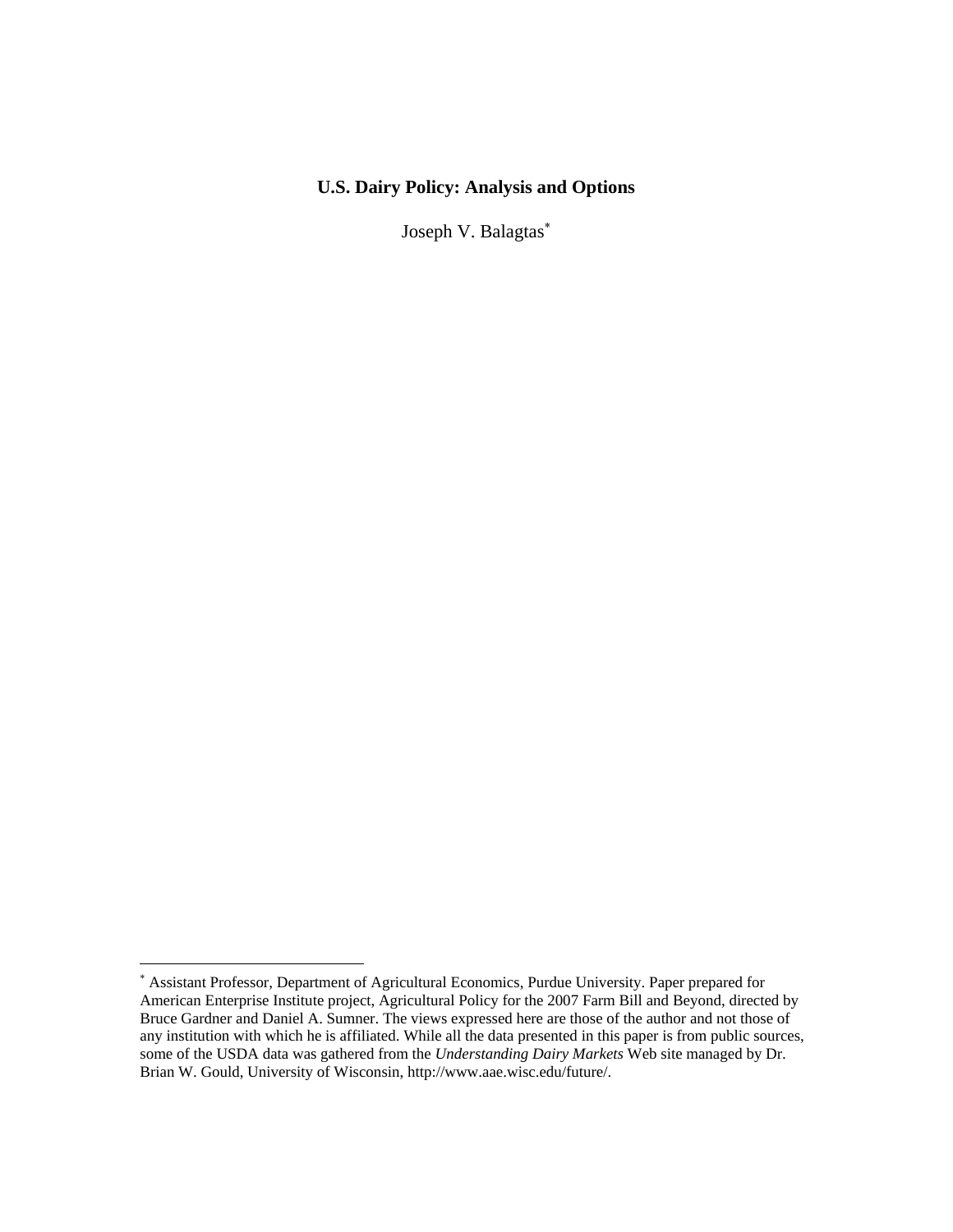#### **Introduction**

Public policy plays a larger role in U.S. dairy markets than in any other agricultural market. Central elements of current dairy policy date back to the New Deal farm legislation of the 1930s. Although the original programs have evolved, they remain largely unchanged in their main economic implications, even as new programs have been added over time.

Meanwhile, the underlying U.S. dairy economy has gone through sweeping transformations. U.S. dairy farms have become more specialized and productive, as technological advances have facilitated increased milk production per cow, rapid expansion of dairy farming in the West, and lower costs of transporting milk. The number of farms has declined, while remaining farms have gotten larger. Individual dairy cooperatives have grown and merged, so that the largest of them now account for significant shares of national milk production. Consumption patterns have also changed. The largest share of milk no longer goes to fluid consumption but to manufactured dairy products, which are increasingly traded in global markets. In short, today's dairy sector bares little resemblance to that of the 1930s, or even to that of the 1960s. Yet dairy policies designed for that earlier era are still in effect today.

This paper describes the economic effects of the main elements of current U.S. dairy policy, presenting data and drawing from the conceptual and empirical literature on the subject where possible. Four main policy instruments are examined: the Milk Price Support Program, federal and state milk marketing orders, trade policy affecting U.S. dairy markets, and the Milk Income Loss Contract program. For each policy instrument, the effects on dairy sector prices and quantities are discussed, along with the implications for economic welfare of producers, processors, and consumers.

A unifying theme that emerges across the various policy instruments is that they each effectively transfer income away from a clearly identifiable group—consumers, taxpayers, and, in some cases, subgroups of dairy farmers—in order to benefit favored dairy farmers.

Moreover, the conceptual analysis of dairy policy, as well as available empirical work, suggests that U.S. dairy policy fails the cost-benefit test. That is, the costs exceed the benefits, creating a net loss for the U.S. economy. Moreover, regional and farm size biases inherent in specific dairy policy instruments are unjustified.

A reasonable approach to fixing these shortcomings would be to eliminate the current programs. Elimination of the status quo programs would yield savings for consumers and taxpayers, and would make some farms better off (those in the upper Midwest and the West, as well as larger farms in all regions). Deregulation would contribute to a healthier U.S. dairy sector that would be more competitive in export markets, and improve the outlook for many dairy farms—particularly the more efficient farms—that are harmed by the current policy regime.

Deregulation would have the added benefit of reducing a significant source of international trade tension. One dairy program alone—the Milk Price Support Program has contributed one-quarter of the aggregate measure of support (AMS) limit, and more than one-quarter of actual Amber Box payments, in recent years (for more on these trade programs, see Josling 2007).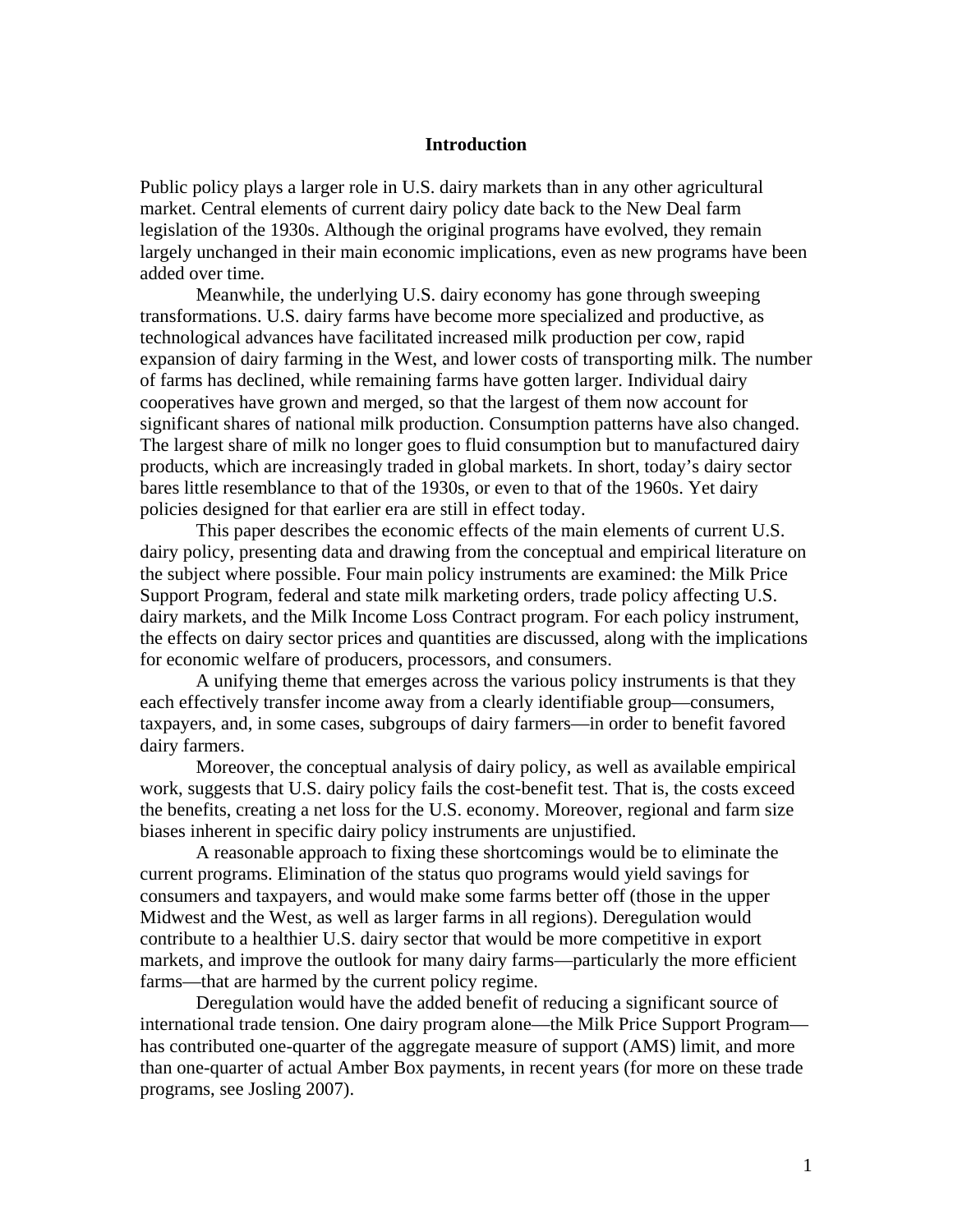Elimination of the dairy policies discussed in this paper may not be politically feasible in the short run. However, there are ways to reform current policies so as to deliver subsidies to farmers at less cost to society and with fewer market distortions. The preferred policy is a direct payment that does not depend on market prices or production. Such a policy would reduce market distortions and improve transparency.

## **Costs and Benefits of the Status Quo Dairy Policies**

Central elements of current U.S. dairy policy include the Milk Price Support Program (MPSP), milk marketing orders, and the Milk Income Loss Contract (MILC). In addition, U.S. dairy markets are insulated from world markets by tariff-rate quotas that apply to a long list of dairy products.

**Milk Price Support Program.** The Milk Price Support Program (MPSP), which has its origins in the Agricultural Act of 1949, supports minimum prices for nonfat dry milk (NFDM), butter, and cheese through government purchases of these products.<sup>[1](#page-2-0)</sup> Purchase prices for supported products are calculated in such a way as to enable (but not obligate) dairy processors to pay farmers a milk support price determined by Congress, taking into account the quantity of milk required to produce a unit of the manufactured product, as well as estimates of manufacturing costs. Based on the current support price for milk, \$9.90 per cwt. of milk with average butter fat content (3.67 percent), current purchase prices for bulk dairy products are reported in table 1.

| <b>Butter</b>                            | \$1.0500/b.  |
|------------------------------------------|--------------|
| Cheddar cheese, 40-lb. and 60-lb. blocks | \$1.1314/lb. |
| Cheddar cheese, 500-lb barrels           | \$1.1014/lb. |
| Nonfat dry milk, nonfortified            | \$0.8000/b.  |
| Nonfat dry milk, fortified               | \$0.8100/b.  |

| Table 1. Current USDA MPSP Purchase Prices |  |  |  |  |  |  |
|--------------------------------------------|--|--|--|--|--|--|
|--------------------------------------------|--|--|--|--|--|--|

 $\overline{a}$ 

*Source*: USDA, Agricultural Marketing Service, *Dairy Market News*, http://www.ams.usda.gov/DAIRY/mncs/

Dairy manufacturers may sell supported dairy products to the U.S. Department of Agriculture (USDA) at the announced purchase prices. Thus the USDA accumulates stocks when market price for any of these products falls below the announced purchase price. Figure 1 shows the relationship between purchase prices and monthly average market prices for butter, cheese, and nonfat dry milk dating back to January 1990. Figure 2 shows net USDA purchases during the same time period. Notably, the MPSP may accumulate dairy product stocks, even when average market prices are above support prices, because of temporal and regional variation in product prices, as well as product

<span id="page-2-0"></span> $1$  Before the 1949 Act, the U.S. government purchased manufactured dairy products through an ad hoc program established by the Agricultural Adjustment Act of 1933.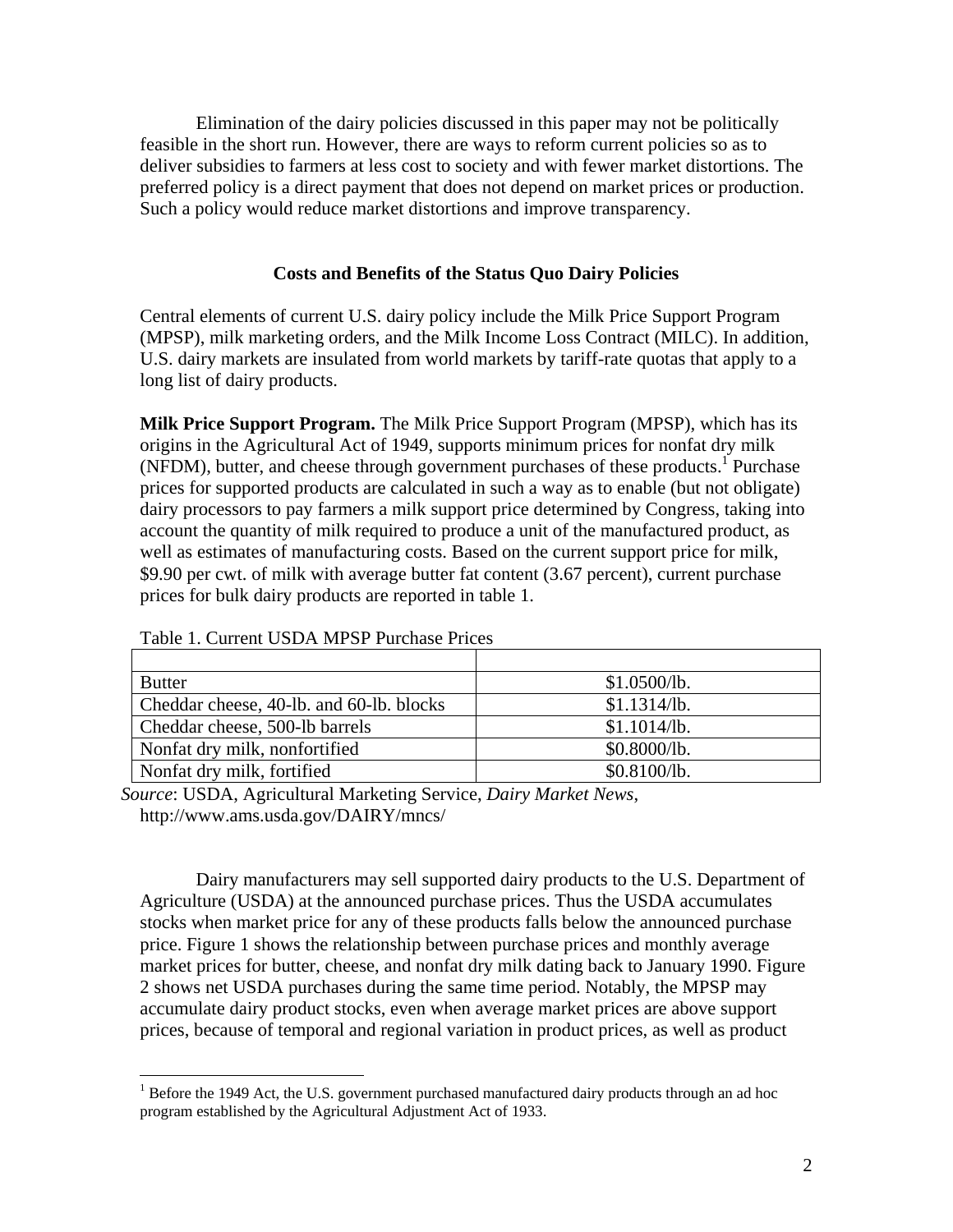heterogeneity. Government stocks are subsequently re-sold into the market during times of high prices, or released as domestic food assistance and international food aid.



Figure 1. Market Prices and Support Prices for NFDM, Butter, and Cheddar Cheese, Jan. 1990–Sept. 2006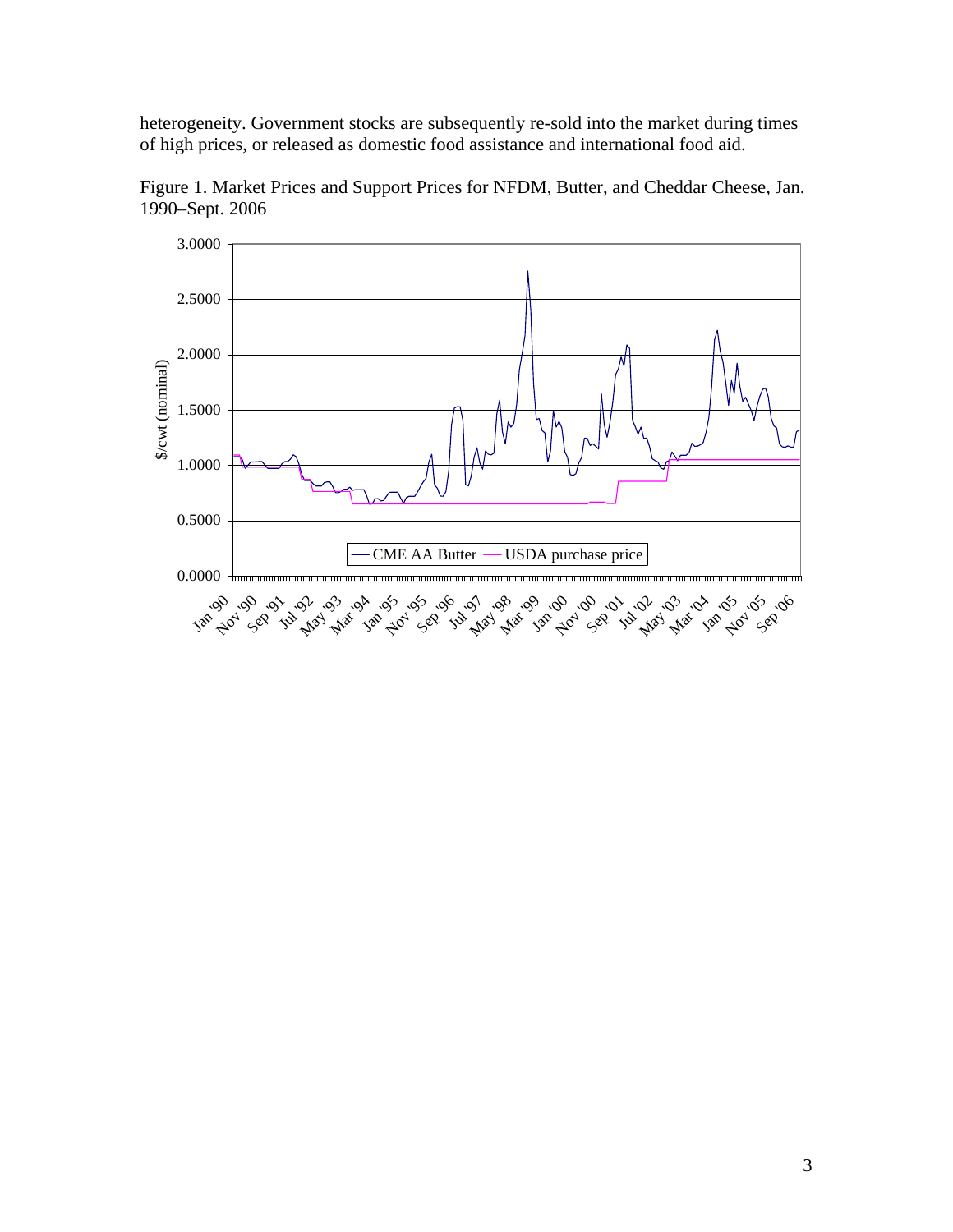



## *Source*: USDA, AMS, *Dairy Market News*.

CME AA butter = Price of Grade AA butter traded at the Chicago Mercantile Exchange, CME 40# block cheddar=Price of 40# block cheddar traded at the Chicago Mercantile Exchange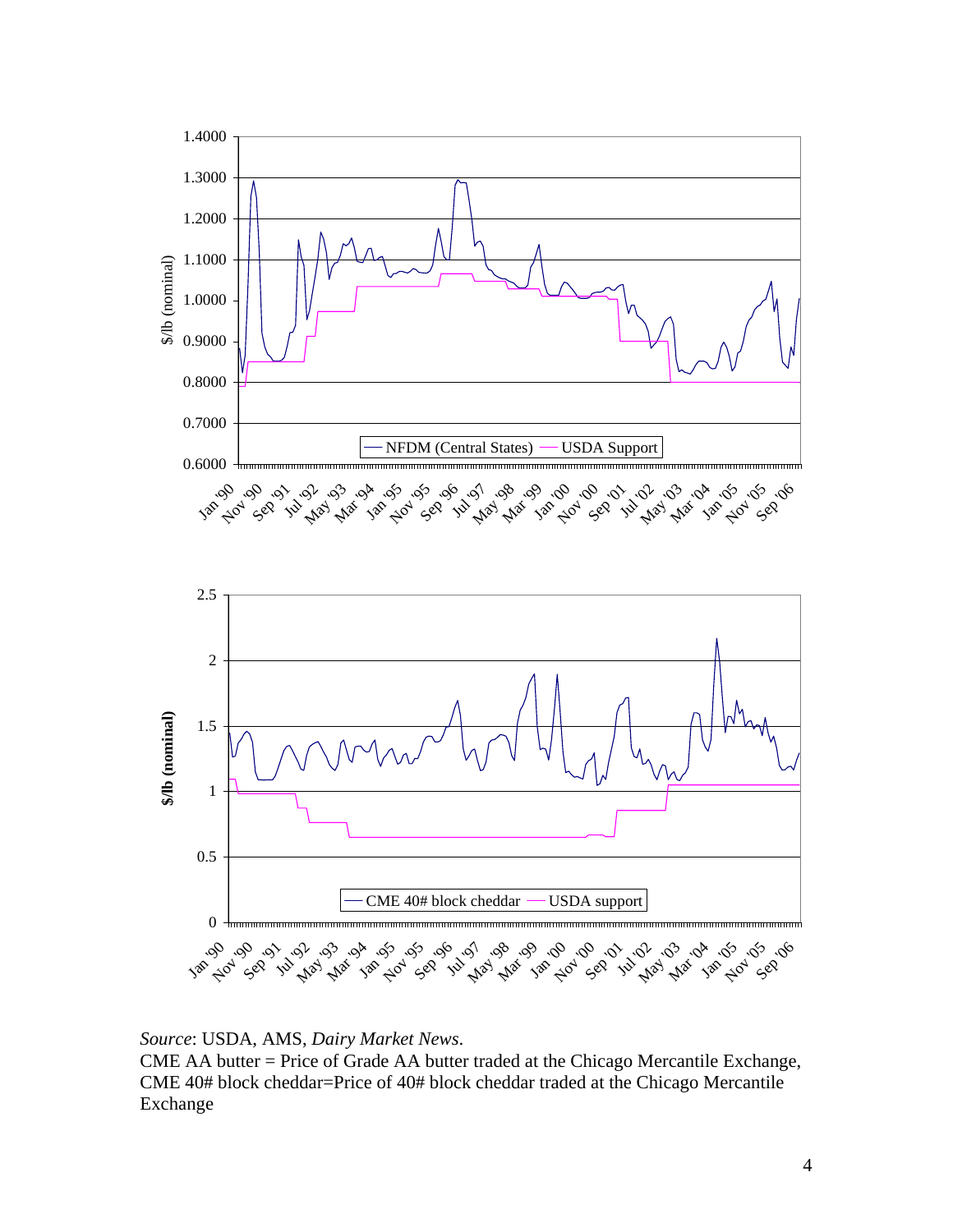

Figure 2. MPSP Net Removals of NFDM, Butter, and Cheese, 1990–2005

*Source*: USDA Economic Research Service, *Livestock, Dairy, and Poultry Outlook*, various issues, accessed online on October 15, 2006 at http://www.ers.usda.gov/publications/ldp.

Under the 1996 FAIR Act, MPSP support prices were to be gradually lowered and the entire program was to be eliminated by the year 2000 and replaced with a recourse loan program. However, Congress subsequently extended the program on an annual basis, and then reauthorized the program as part of the 2002 Farm Bill.

*Economic Consequences.* The textbook analysis of government-enforced price floors applies to the MPSP. The program puts an approximate floor on prices for the supported products. By raising product prices, the MPSP makes manufacturers of those products better off at the expense of consumers, who face higher prices, and of taxpayers, who pay for government stocks. Further, losses to consumers and taxpayers exceed the benefits to producers, so that the MPSP creates net welfare losses for the economy. This welfare analysis does not account for any benefits of reduced price variability that the MPSP achieves by enforcing minimum prices for supported products and by releasing stocks at times of high prices.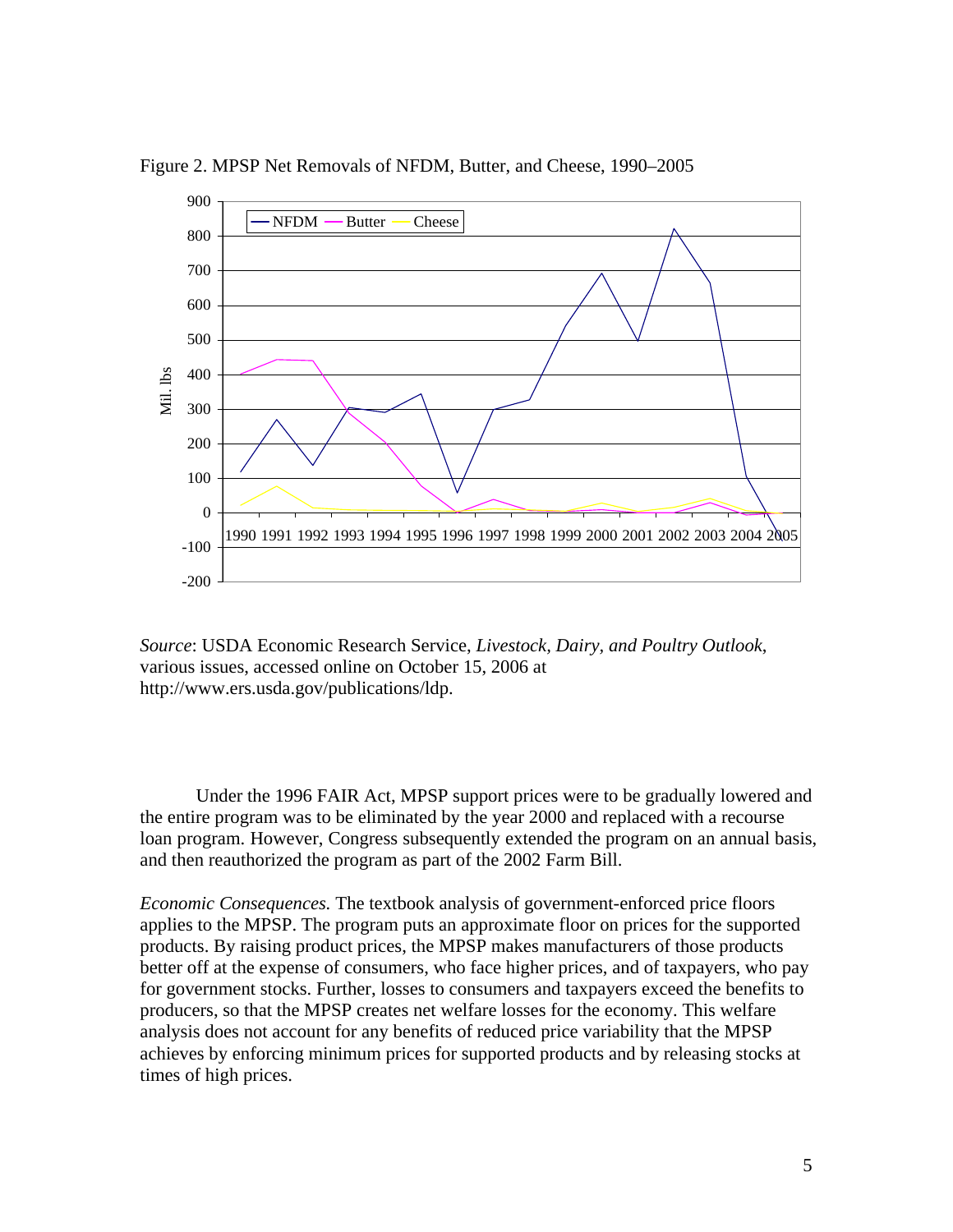Nor does the welfare analysis sketched above address the effects of the MPSP on farm prices for milk and the welfare of dairy farms. The MPSP does not directly enforce a minimum farm price for milk used in manufactured products. Figure 3 shows that after an extended period through the 1990s during which the farm price of milk used in cheese remained above the support price, the farm price fell below support in 2000 and again in 2002 and 2003. During the 1970s and 1980s, milk prices frequently fell below the support price. The extent to which the MPSP results in higher milk prices for dairy farmers depends conceptually on the extent to which the support prices are binding, as well as on the supply of milk, substitution between milk and other manufacturing inputs, and the extent of market power among processors.<sup>[2](#page-6-0)</sup>

Figure 3. The Minimum Farm Price for Milk in Cheese and the Announced Support Price, Jan. 1990–Sept. 2006



*Source*: USDA, AMS, *Milk Marketing Order Statistics* Web page, accessed online on November 8, 2006 at http://www.ams.usda.gov/dairy/mmos.htm. and USDA, NASS, *Agricultural Statistics*, various issues.

<u>.</u>

<span id="page-6-0"></span><sup>&</sup>lt;sup>2</sup> See Wohlgenant (2006) for a discussion of some these issues in the context of generic advertising.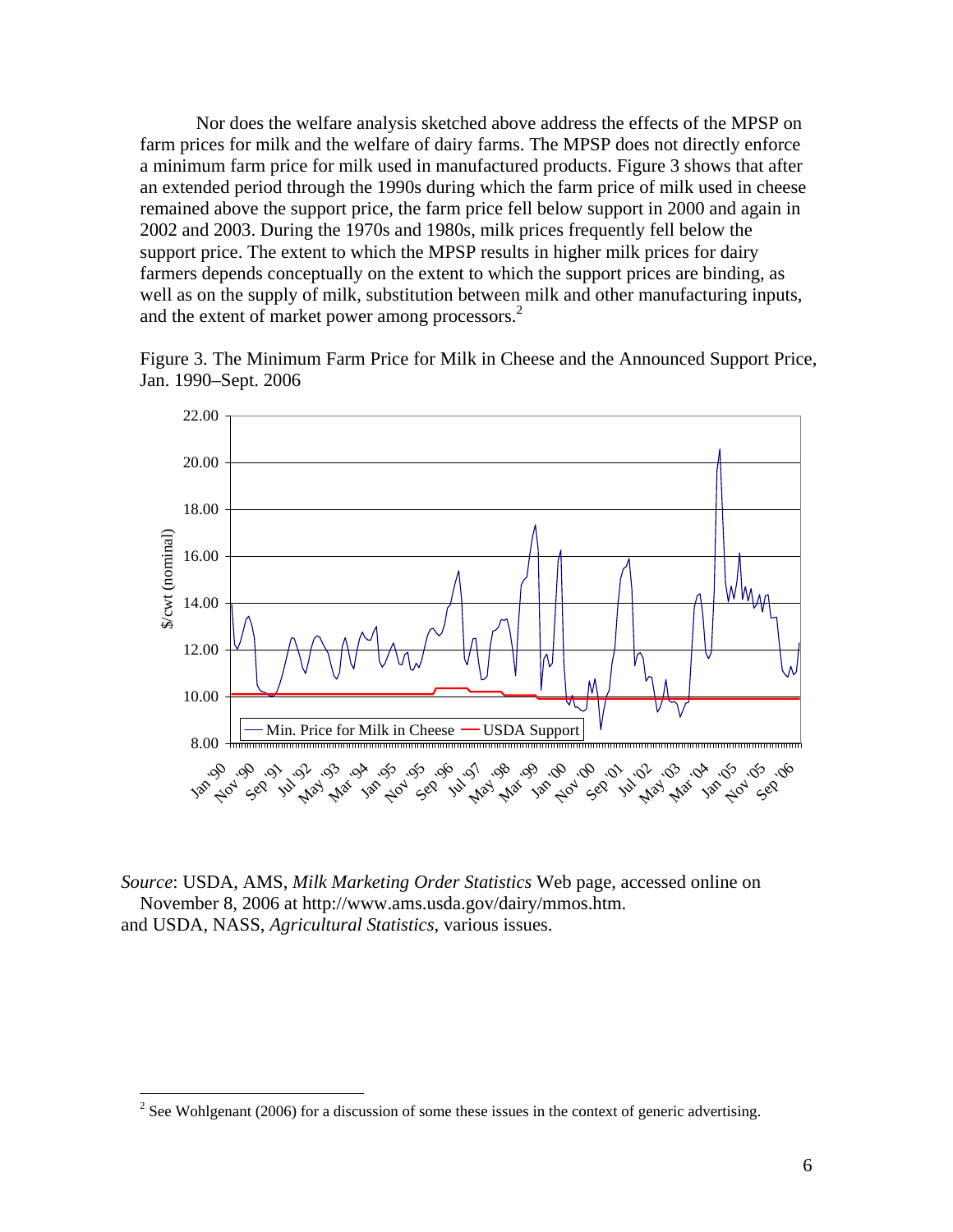Regardless of the link between wholesale dairy product prices and farm prices for milk, dairy farms may benefit from the MPSP because of the extent to which farmerowned dairy cooperatives are involved in processing. In 2002, farmer-owned dairy cooperatives produced 86 percent of the NFDM produced in the United States, 71 percent of the butter, and 40 percent of the cheese (USDA-RBCS 2005). Like private processors of supported dairy products, cooperatives involved in manufacturing benefit directly from the MPSP.

Empirical evidence of the effects of the MPSP indicates that it does indeed raise prices of manufactured dairy products and of the milk used in those products. Cox and Chavas (2001) simulate the elimination of the MPSP in 1995, a time when butter purchases were a relatively important part of the MPSP and the scale of the program was relatively small, and find a 7 percent reduction in the price of butter, a 0.5 percent reduction in the price of American cheese, and a 1.9 percent increase in the price of NFDM, with total consumer surplus increasing by  $$85$  million.<sup>[3](#page-7-0)</sup> Cox and Chavas (2001) also find that elimination of the MPSP would have lowered the U.S. average farm price of milk by 0.4 percent, reducing producer surplus by \$75 million.

Price (2004) also simulates the elimination of the MPSP, but calibrates his model to the current (2004) and forecast dairy market situation, during which the USDA purchased mostly NFDM and the scale of the program was relatively large. Thus Price (2004) finds that eliminating the MPSP would have bigger effects on dairy markets than those found by Cox and Chavas (2001): a 9.8 percent reduction in the U.S. price of NFDM, a 2.4 percent decrease in the U.S. price of cheese, and a 13.9 percent increase in the U.S. price of butter. Price (2004) also finds a 2.0 percent reduction in the farm price of milk.

Brown (2003) simulates the elimination of the MPSP, and finds effects that are similar in direction to those of Price (2004), but much smaller in magnitude. Further, Brown (2003) finds that much of the impact of MPSP elimination would occur in the short term (two to three years), as government inventories are reintroduced into the market. Brown (2003) finds imperceptible long-run effects of eliminating the MPSP: a 1.3 percent reduction in the U.S. price of NFDM, a 2.8 percent increase in the U.S. price of butter, little change in the U.S. price of cheese, and essentially no changes in milk production and milk prices.

Chavas and Kim (2003) estimate econometrically the effects of government cheese stocks on the dynamics and variability of U.S. cheese prices. They find that lower purchase prices in the 1990s contributed to greater price variability in U.S. cheese markets.

USDA expenditure on MPSP purchases net of sales from 1980 through 2003 are reported in table 2. Net expenditure was relatively high through the early 1980s, peaking at more than \$22 billion in 1982. Partly in response to the high government outlays for the MPSP, the Food, Agriculture, Conservation and Trade Act of 1990 initiated a tax on milk to reduce milk production and partly offset the costs of the MPSP. Thus the

<span id="page-7-0"></span> $3$  The fact that the price of NFDM increases slightly is due to the fact that butter and NFDM are produced jointly in approximately fixed proportions. So a policy that increases production of butter also increases the supply of NFDM.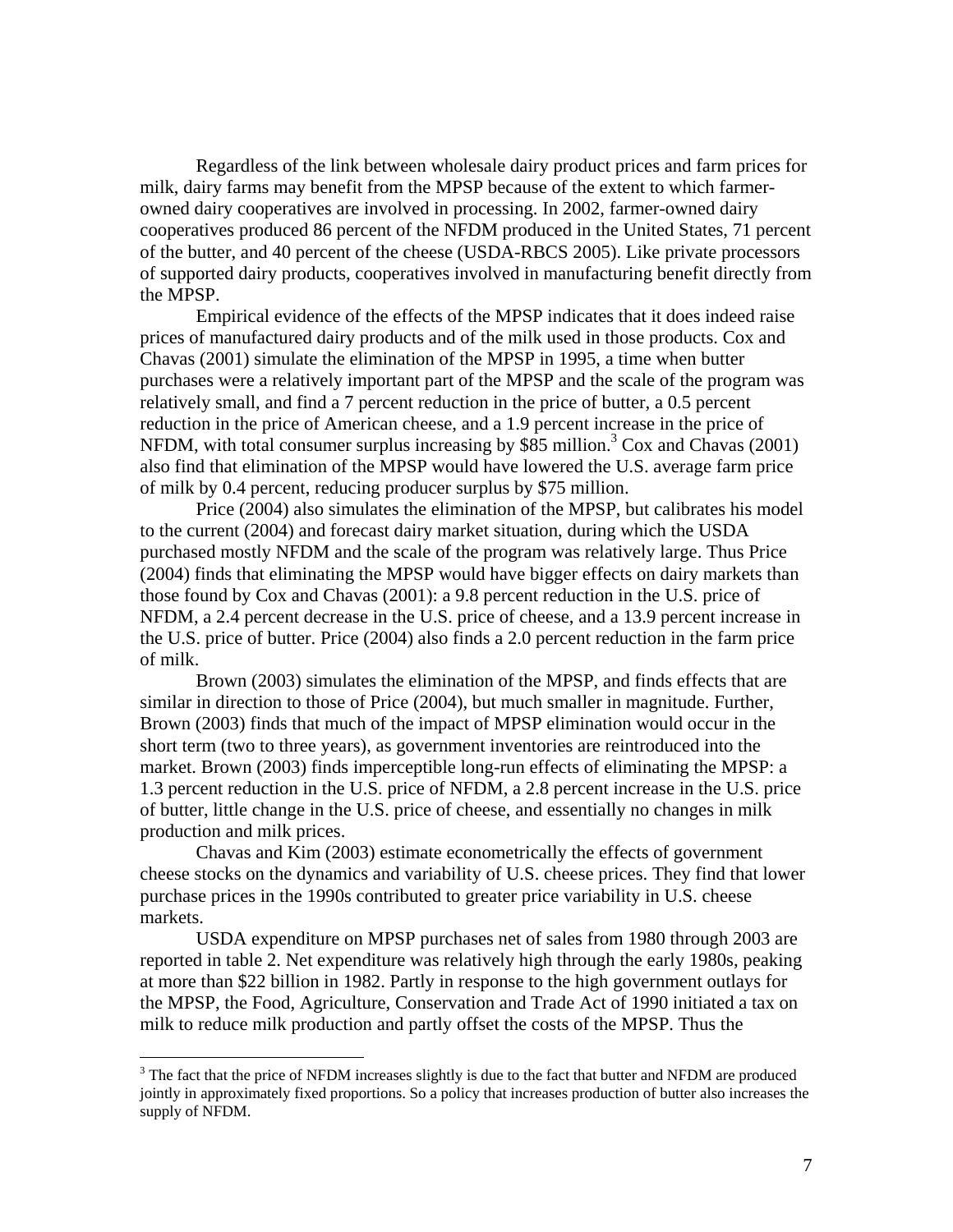expenditures reported in table 2 for those years are not fully borne by taxpayers, but are shared by dairy farms and consumers of dairy products. (Of course, the tax also generates an additional social cost of the program.) Also in response to the high costs of the MPSP and large government stocks of dairy products, the support price for milk and dairy product purchase prices have been adjusted to reduce the scale of the program. In recent years, the support price for milk has, more often than not, remained below the price of milk in manufactured products. Moreover, the USDA has authority to adjust relative purchase prices so as to constrain government costs of the program. For example, if the butter support price is binding at a time that the NFDM support price is not, the USDA may raise the NFDM price and lower the butter price, so as to reduce the costs—and the effectiveness—of the program. Efforts to reduce the size of the program notwithstanding, annual government outlays for the MPSP averaged \$210 million in the decade from 1994 to 2003 and \$416 million from 2000 to 2003.

| Year | \$ million (actual) |
|------|---------------------|
| 1980 | 977                 |
| 1981 | 1,818               |
| 1982 | 22,609              |
| 1983 | 2,598               |
| 1984 | 1,768               |
| 1985 | 18,027              |
| 1986 | 1,788               |
| 1987 | 618                 |
| 1988 | 951                 |
| 1989 | 483                 |
| 1990 | 275                 |
| 1991 | 431                 |
| 1992 | 259                 |
| 1993 | 212                 |
| 1994 | 149                 |
| 1995 | $-1$                |
| 1996 | $-68$               |
| 1997 | 24                  |
| 1998 | 152                 |
| 1999 | 179                 |
| 2000 | 424                 |
| 2001 | 412                 |
| 2002 | 552                 |
| 2003 | 276                 |

Table 2. Milk Price Support Program Purchases, Net of Sales, 1980–2003

*Source*: USDA, FSA, *History of Budgetary Expenditures of the Commodity Credit Corporation*, various years. Accessed online on October 12,

2006.http://www.fsa.usda.gov/FSA/webapp?area=about&subject=landing&topic=bapbu-cc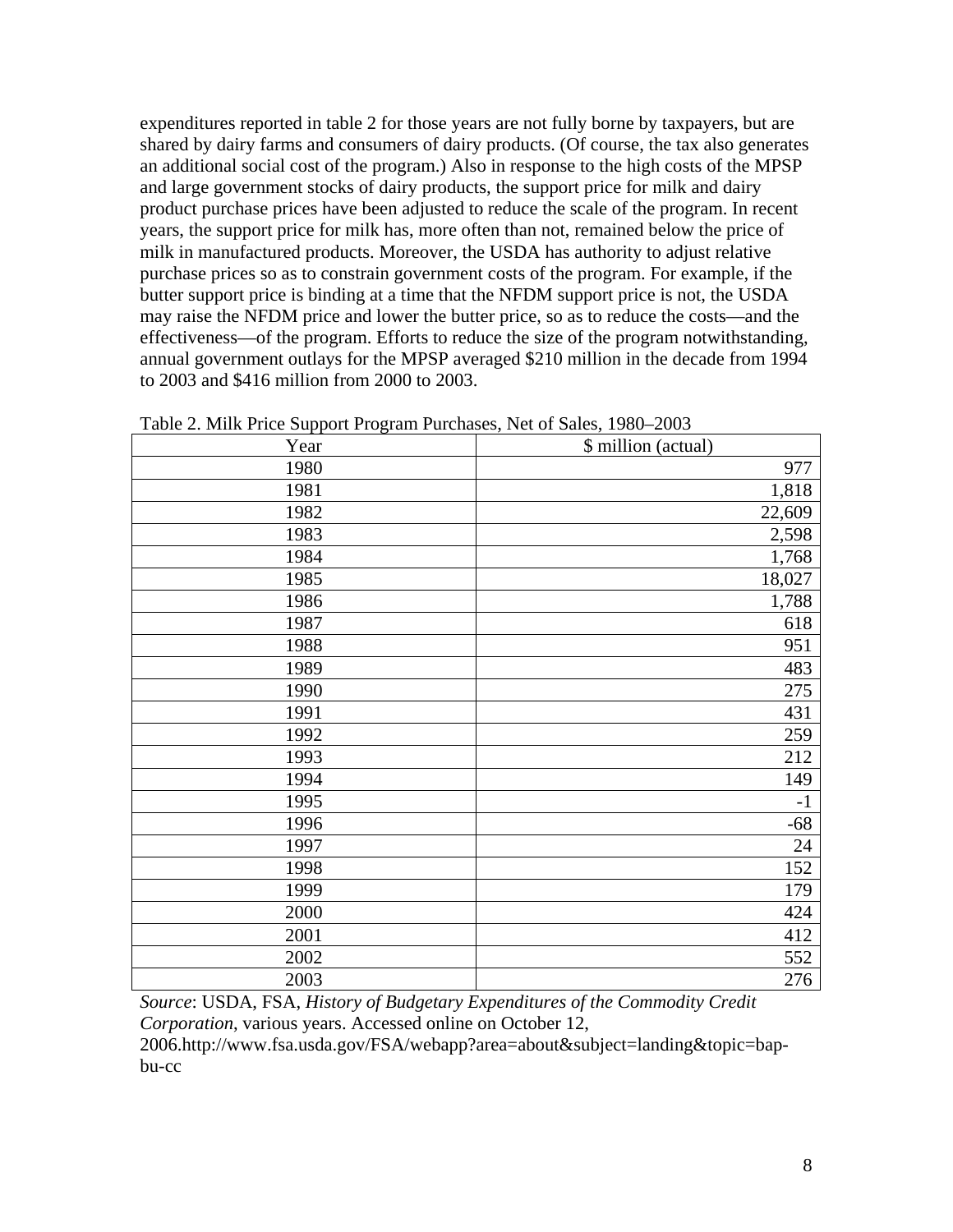The MPSP is also a significant contributor to the U.S. aggregate measure of support (AMS) as calculated under World Trade Organization (WTO) guidelines. Under the WTO's Agreement on Agriculture, the United States is committed to limit tradedistorting domestic programs to \$19.1 billion per year. The MPSP is judged by the WTO to be an Amber Box program, and thus counts against this limit (see Josling 2007).<sup>4</sup> Under WTO guidelines, the contribution of the MPSP to the AMS is calculated as the difference between the support price for milk, currently \$9.90/cwt, and a reference world price of milk, currently \$7.25/cwt, times total milk production, regardless of actual government outlays for the program. One rationalization for this calculation is that the MPSP, when combined with restrictions on imported dairy products, provides greater support for the dairy sector than indicated by MPSP outlays alone. From 1995 to 2001, the MPSP contributed an average of \$4.5 billion per year to the AMS: approximately one-quarter of the AMS limit, and more than one-quarter of actual Amber Box payments in recent years.

In addition to the actual social costs of the program and the contribution to the AMS, the MPSP spawns additional government regulations to contain the costs of acquiring and storing dairy products. For instance, border measures are employed to contain the government costs of the MPSP. Tariff-rate quotas with binding over-quota tariff rates help restrict U.S. imports of NFDM, butter, and powder, while subsidized dairy exports help reduce the supply of dairy products available domestically, raising the domestic price and reducing government purchases.

Moreover, the MPSP encourages the production of supported commodities at the cost of innovation. In particular, U.S. dairy processors have lagged exporters such as Australia and New Zealand in the development of specialized, high-value dairy ingredients, including a range of concentrated milk protein products. U.S. imports of milk protein concentrate (MPC) grew rapidly through the late 1990s. While data on MPC utilization are scarce, anecdotal evidence indicates that it is used as a protein source in nutrition products, but also as a substitute for NFDM in the manufacture of cheese and other foods. The potential for MPC to substitute with domestically produced NFDM has lead to efforts to restrict imports of MPC and to ban its use in cheese and other dairy food products under the guise that it is not a dairy ingredient approved by the U.S. Food and Drug Administration (FDA). In this way, once again, the MPSP creates demand for further government intervention in dairy markets.

**Milk Marketing Orders.** Milk marketing orders are a central element of the government programs that were created as part of the New Deal farm legislation. Milk marketing orders regulate the sale of raw, Grade A (fluid grade) milk, setting minimum prices that processors must pay, and distributing milk revenue among Grade A milk producers. Marketing orders do not regulate the sale of Grade B (manufacturing grade) milk. Most Grade A milk sold in the United States is regulated by the system of Federal Milk Marketing Orders (FMMOs), with each federal marketing order regulating milk sales within a unique geographic. In lieu of participation in the FMMO system, a few states operate their own independently administered marketing orders. Of these, California is

1

<span id="page-9-0"></span><sup>&</sup>lt;sup>4</sup> The WTO classifies as "Amber Box" those domestic farm policies that are judged by the WTO to distort production or trade. Developed countries have agreed to limit Amber Box programs to no more than 5 percent of agricultural production: \$19.1 billion for the United States.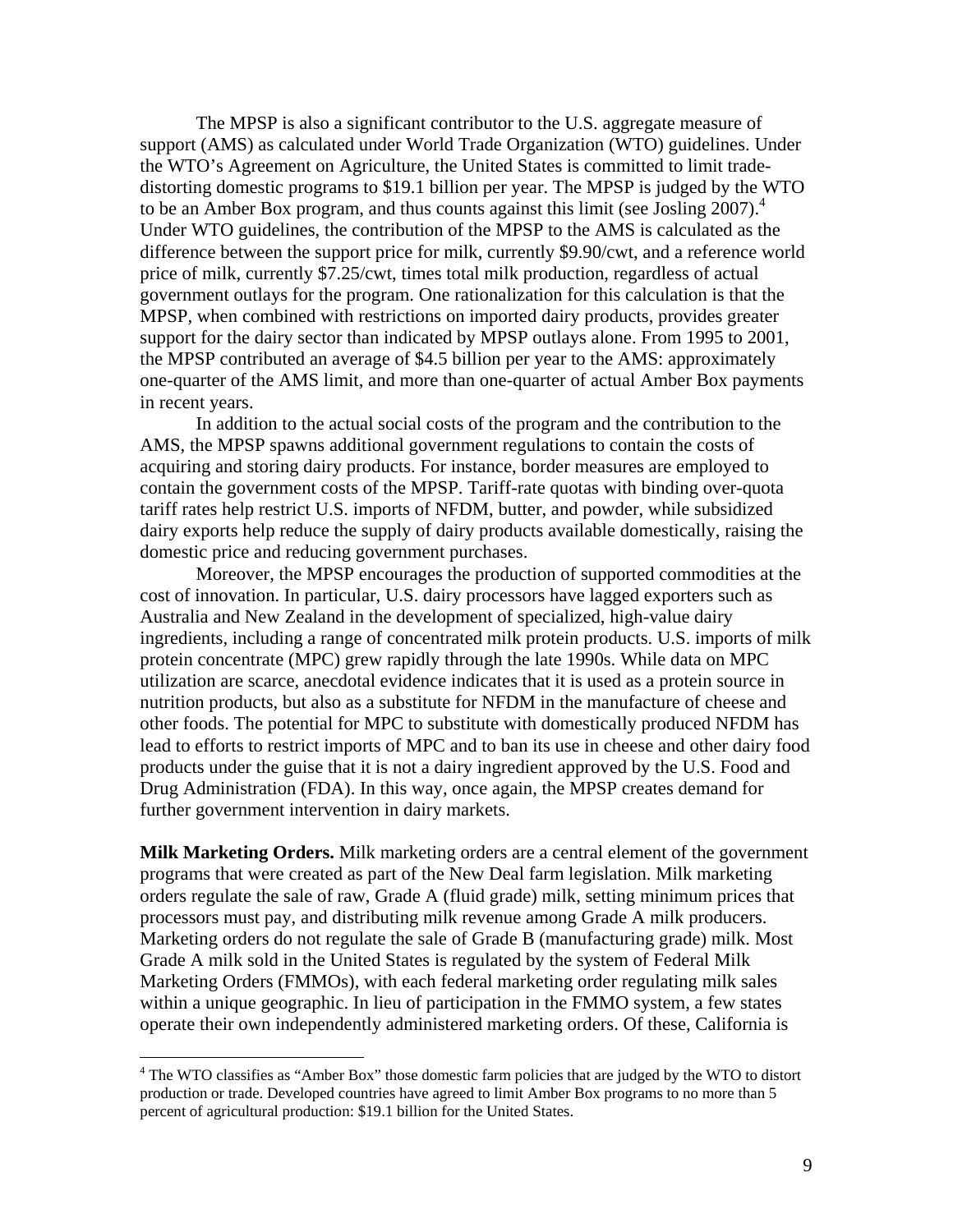the largest. Table 3 shows production and utilization of milk regulated by FMMO and California marketing regulations. In 2005, the FMMO system and the California marketing order together regulated the sale of 87 percent of U.S. milk production.

|      | Number     |             |                      | Regulated milk as a  |        |                        |        |
|------|------------|-------------|----------------------|----------------------|--------|------------------------|--------|
|      | of federal |             |                      | percent of all Grade |        |                        |        |
|      | marketing  |             | Quantity of milk     | A milk sold in the   |        | Fluid utilization rate |        |
|      | orders     |             | regulated (mil. lbs) | <b>United States</b> |        | of regulated milk      |        |
|      |            | <b>FMMO</b> | Calif.               | <b>FMMO</b>          | Calif. | <b>FMMO</b>            | Calif. |
| 1947 | 29         | 14,980      | 3,983                |                      |        | 66                     | 45     |
| 1950 | 39         | 18,660      | 3,928                | 41                   | 9      | 56                     | 47     |
| 1960 | 80         | 44,812      | 6,461                | 64                   | 9      | 64                     | 54     |
| 1970 | 62         | 65,104      | 8,582                | 79                   | 10     | 63                     | 49     |
| 1980 | 47         | 83,998      | 13,057               | 80                   | 12     | 46                     | 35     |
| 1990 | 42         | 102,396     | 20,519               | 77                   | 15     | 44                     | 33     |
| 2000 | 11         | 116,920     | 31,873               | 72                   | 20     | 40                     | 19     |
| 2005 | 11         | 114,682     | 38,443               | 65                   | 22     | 39                     | 15     |

Table 3. Production and Utilization of Milk Regulated by Federal and California Milk Marketing Orders, 2005

*Sources*: USDA, AMS, *Milk Marketing Order Statistics*, http://www.ams.usda.gov/dairy/mmos.htm; and

CDFA *California Dairy Statistics and Trends, 2005*,

http://www.cdfa.ca.gov/dairy/dairystats\_annual.html#annuals.

FMMO = Federal Milk Marketing Orders

Calif.= State of California milk marketing order.

Marketing orders use price discrimination to raise the average price received by producers, setting minimum prices that processors must pay for Grade A milk according its end use (classified pricing). The highest price is set for milk used in fluid products, with lower prices set for milk used in manufactured dairy products such as cheese and butter. Table 4 presents definitions and average minimum prices in 2005 for each of the classes used in federal and California milk marketing orders.

Table 4. Milk Marketing Order Minimum Class Prices, 2005 (all prices in \$ per 100 pounds of milk)

| Product        | Fluid | Soft     | Frozen      | Butter/milk | Cheese         | Uniform        |
|----------------|-------|----------|-------------|-------------|----------------|----------------|
| category       | milk  | products | products    | Powder      |                | producer price |
| California     |       | 2        | 3           | 4a          | 4 <sub>b</sub> |                |
| order          |       |          |             |             |                |                |
| classification |       |          |             |             |                |                |
| Federal order  |       | Н        | $_{\rm II}$ | IV          | III            |                |
| classification |       |          |             |             |                |                |
| Northeast      | 17.67 |          | 13.48       | 12.88       | 14.05          | 15.64          |
| Appalachian    | 17.53 |          | 13.48       | 12.88       | 14.05          | 16.23          |
| Southeast      | 17.52 |          | 13.48       | 12.88       | 14.05          | 16.14          |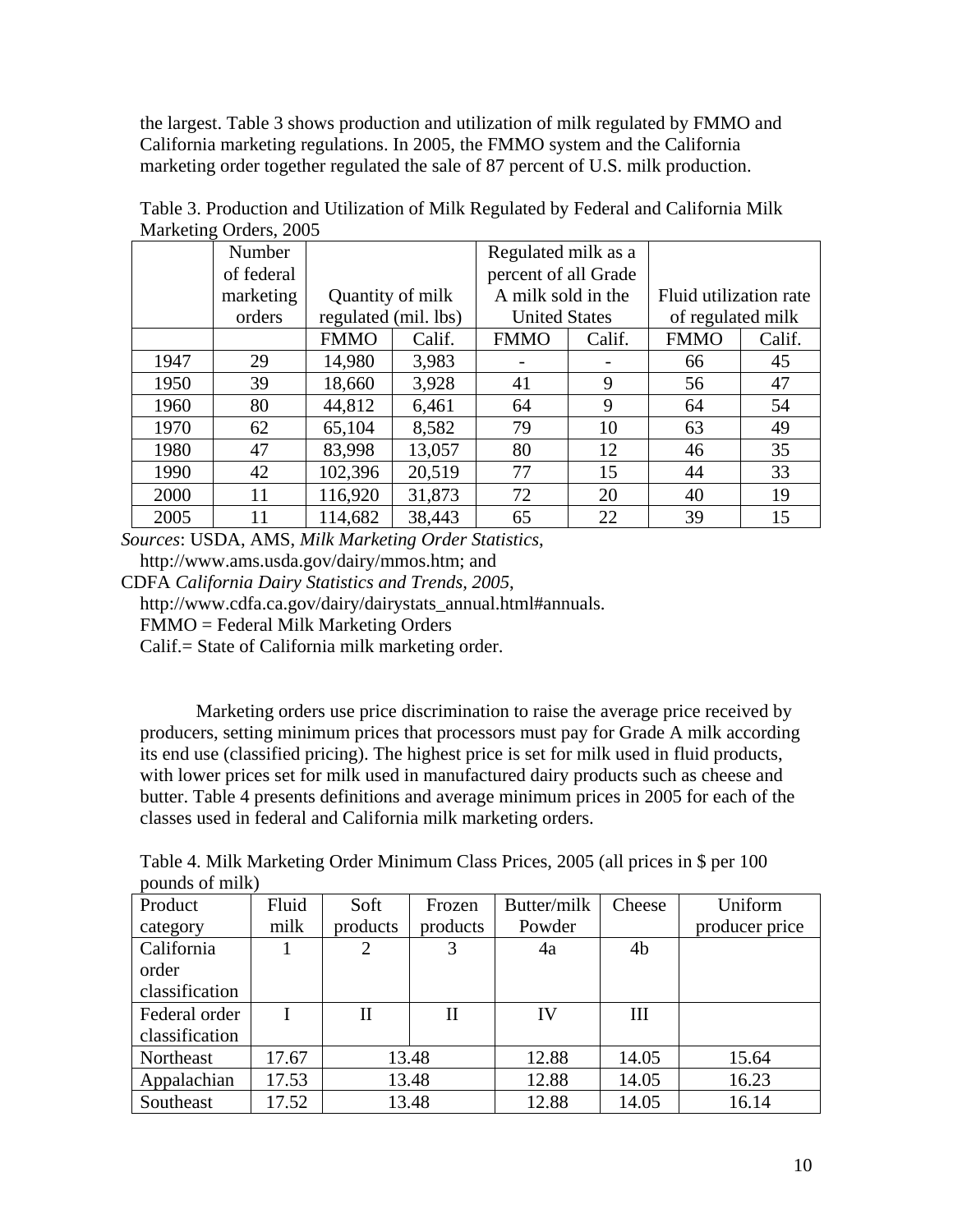| Florida     | 18.43 |       | 13.48 | 12.88 | 14.05 | 17.57           |
|-------------|-------|-------|-------|-------|-------|-----------------|
| Mideast     | 16.41 |       | 13.48 | 12.88 | 14.05 | 14.70           |
| Upper       | 16.22 |       | 13.48 | 12.88 | 14.05 | 14.28           |
| Midwest     |       |       |       |       |       |                 |
| Central     | 16.42 | 13.48 |       | 12.88 | 14.05 | 14.47           |
| Southwest   | 17.41 | 13.48 |       | 12.88 | 14.05 | 15.37           |
| Arizona-Las | 16.76 | 13.48 |       | 12.88 | 14.05 | 14.65           |
| Vegas       |       |       |       |       |       |                 |
| Pacific     | 16.33 | 13.48 |       | 12.88 | 14.05 | 14.20           |
| Northwest   |       |       |       |       |       |                 |
| California- | 15.74 | 13.35 | 13.25 | 12.50 | 13.70 | $13.17^a$       |
| Northern    |       |       |       |       |       |                 |
| California- | 16.01 | 13.58 | 13.26 | 12.50 | 13.70 | $13.17^{\rm a}$ |
| Southern    |       |       |       |       |       |                 |

*Sources*: USDA, AMS, *Milk Marketing Order Statistics*,

http://www.ams.usda.gov/dairy/mmos.htm; and

CDFA, *California Dairy Statistics and Trends, 2005*,

http://www.cdfa.ca.gov/dairy/dairystats\_annual.html#annuals.

a. \$13.17 is the "overbase" price in California: that is, the price that producers receive for milk. Producers with quota receive an additional \$1.70 per cwt quota.

FMMO minimum prices for milk in manufactured products are set by formulas that take into account the wholesale prices of manufactured dairy products, product yields, and estimated manufacturing costs. The resulting minimum prices are the same across all federal orders. The Class I price in each federal order is set as a fixed differential above the higher of the Class III (cheese) and Class IV (butter/NFDM) prices. Class I differentials, and thus Class I prices, differ across marketing orders. Historically, Class I differentials increased with distance from Wisconsin, which at one time was at the center of the largest surplus milk region in the country. Today, Class I differentials east of the Rocky Mountains generally display the historical pattern (table 4). The California marketing order employs more product classes and applies slightly different pricing formulas than does the federal system, but achieves a similar effect: higher prices for milk in fluid products, and lower prices for milk in manufactured dairy products.

In each federal marketing order, revenue from all product classes is pooled, and all producers selling milk in an order receive a weighted average of the minimum class prices, where the weights are the quantity shares of milk used in each class. Because Class I prices and Class I utilization (such as the share of milk used in fluid products) both differ across federal orders, producer prices also differ across federal orders (table 4). The California marketing order has evolved differently from the federal system. California distributes a portion of Grade A milk revenue based on individual producers' ownership of "quota." The California quota does not restrict production or marketing, but gives the quota owners rights to a predetermined amount of the Grade A milk revenue, currently \$1.70 per 100 pounds of quota (CDFA). The remaining revenue (Grade A revenue less the portion paid out to quota owners) is distributed uniformly across all Grade A production (Sumner and Wolf 1996; Wilson and Sumner 2000).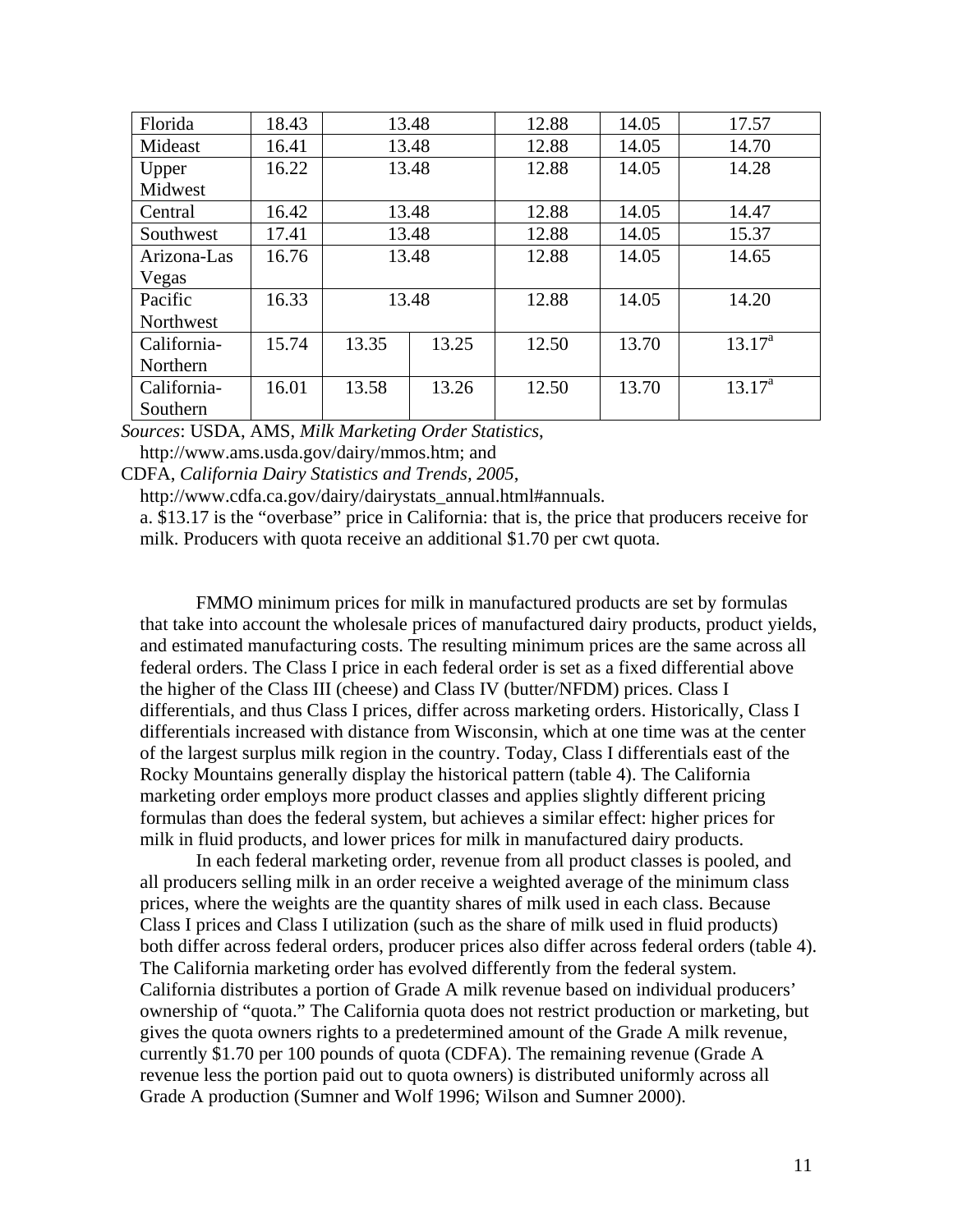Each marketing order regulates Grade A milk processed in a distinct geographic region; currently there are ten federal marketing orders plus the California marketing order. Both minimum prices and producer prices differ across orders, creating incentives for producers and milk processors to ship milk across regions. However, marketing orders have reduced such arbitrage opportunities and have maintained different prices in different orders by creating disincentives to ship milk across regions. Table 4 shows that producer prices are lowest in the West and Midwest as a result of low prices for fluid milk (Class I), combined with low Class I utilization in these regions. The low Class I utilization rates in the West and Midwest result from low population density relative to milk production. Producer prices are relatively high in the East and South, where fluid milk prices and fluid milk utilization are high.

Marketing orders have evolved over time, reflecting changes in the dairy industry itself. Table 3 shows measures of growth of the FMMO system. The quantity of milk regulated by the FMMO system has grown rapidly because of increased milk production in established marketing orders, as well as growth of the FMMO system to previously unregulated areas of the country. The quantity of milk regulated by the FMMO system grew as percentage of all Grade A milk produced in the country through 1980, before beginning a slow decline. At the same time, the fluid utilization rate of FMMO-regulated milk fell from 66 percent to 39 percent between 1947 and 2005.

The California marketing order has also grown in terms of the total quantity of milk regulated and in terms of its share of all Grade A milk produced in the United States. At the same time, the fluid utilization rate of Grade A milk in California fell from 45 percent in 1947 to 14 percent in 2005. Thus in both Federal and California marketing orders, the quantity and share of Grade A milk diverted to manufacturing uses has grown.

The details of marketing order regulation have changed occasionally over the years.[5](#page-12-0) However, the main policy instruments—price discrimination and revenue pooling—have remained relatively unchanged over time, as have the main economic effects.

*Economic Consequences.* The economic effects of marketing orders are well documented in the agricultural economics literature.<sup>6</sup> Price discrimination by marketing orders against fluid consumers raises the price of fluid milk, and reduces economic surplus for fluid consumers. Marketing orders raise the average price of Grade A milk by discriminating against a market with relatively inelastic demand, and distributing revenue across all Grade A milk. By simultaneously reducing fluid milk consumption and encouraging production of Grade A milk, marketing orders increase the quantity of milk sold to the manufacturing market. Thus marketing orders reduce the prices of manufacturing milk and manufactured dairy products, and contribute to additional government purchases through the MPSP.

Cox and Chavas (2001) find that eliminating the FMMO and California marketing orders would result in a 1.6 percent reduction in the average U.S. farm price of milk, and a 0.4 percent reduction in U.S. milk production. Elimination of marketing orders would reduce net farm revenue for U.S. dairy farms by \$293 million per year, while increasing consumer surplus by \$420 million per year. Brown (2003) finds similar effects as Cox

<span id="page-12-0"></span> $\frac{5}{5}$  See Manchester and Blayney (2001) for a description of some of those changes.<br> $\frac{6}{5}$  See among others, Sumper and Welf (1006); Cay and Chause (2001); Inpelity

<span id="page-12-1"></span> $6$  See, among others, Sumner and Wolf (1996); Cox and Chavas (2001); Ippolito and Masson.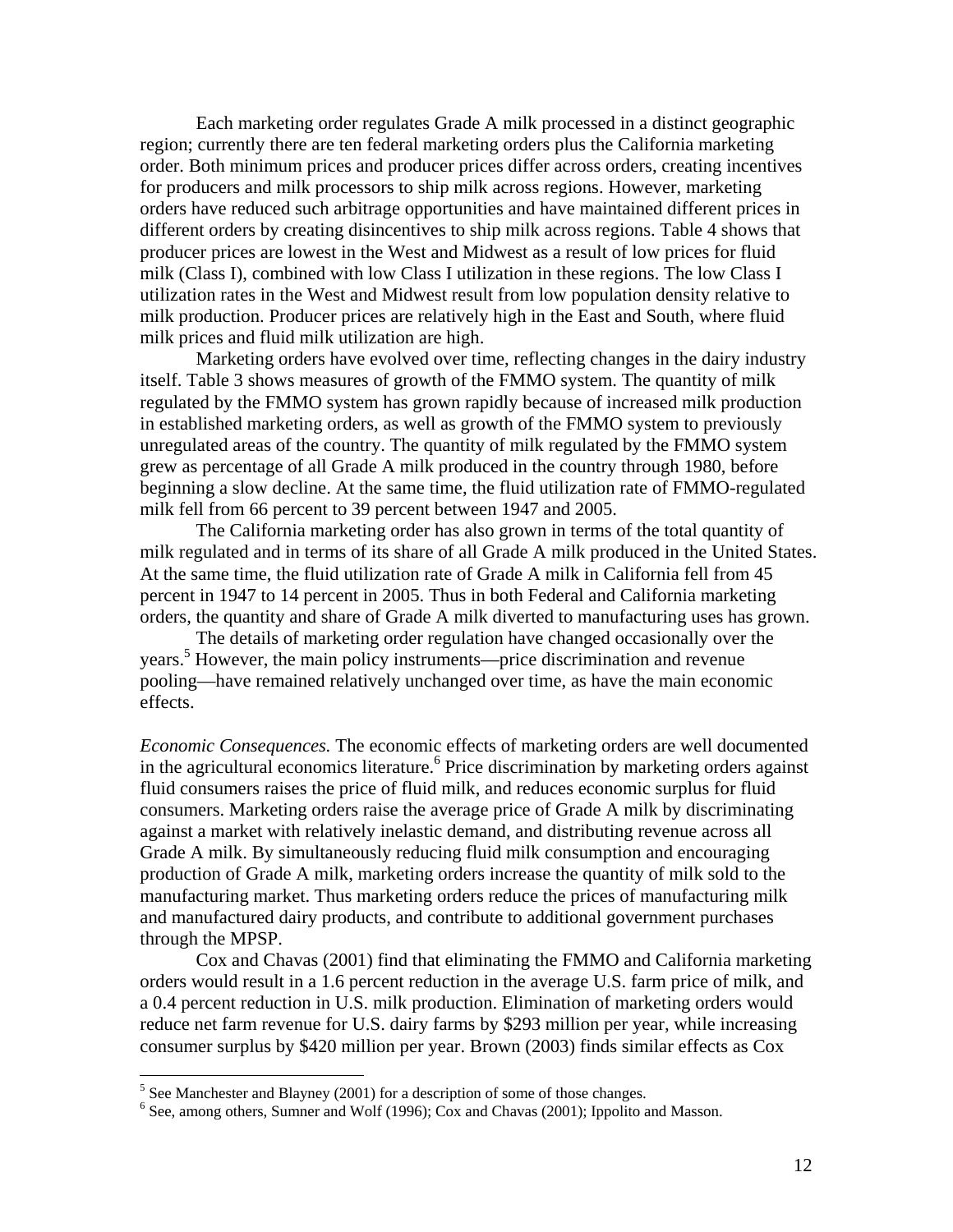and Chavas (2001), and further shows that the magnitude of these effects depends on the extent to which fluid processors would continue to pay a premium for milk in the absence of marketing order regulation. Neither of these studies considers the additional cost of producing Grade A milk for the manufacturing market, which reduces the benefits to Grade A producers and increases the social costs of milk marketing orders (Balagtas, Smith, and Sumner [forthcoming]).

Moreover, marketing orders have important distributional effects across regions. Because marketing orders set and enforce different prices in different regions of the country, the economic effects of marketing orders differ by region. Further, because manufactured dairy products are traded, each marketing order affects producers and consumers in other regions. Cox and Chavas (2001) and Brown (2003) each find that elimination of marketing orders would cause farm prices of milk to rise in parts of the West and Midwest, including California, Wisconsin, and Minnesota, while causing farm prices to fall in the East and South. That is, elimination of milk marketing orders would reduce (but not eliminate) regional differences in milk prices. Thus the relatively small effects of marketing orders on aggregate prices and production mask the larger, regional effects. In particular, marketing orders have discouraged milk production in the relatively low-cost, high-growth dairy regions. At the same time, high prices in the Northeast and the South, together with disincentives to ship milk across regions, have protected producers in those regions. Cox and Chavas (2001) find that eliminating marketing orders would raise net revenue by \$293 million for dairy farms in the low-price regions, while reducing net revenues for producers in the rest of the country by \$586 million per year.

In a study that estimates demand for dairy products, Chouinard and others (2005) find that low-income households, households with young children, and households with low education attainment tend to benefit the most from elimination of marketing orders. While the aggregate consumer benefits are large, Chouinard and others (2005) find that the consumer benefit per household is small: on the order of less than \$54 per year.

Milk marketing orders also affect world markets for dairy products for the same reason that individual marketing orders have spillover effects on producers and consumers in other regions. Specifically, milk marketing orders effectively tax production of a nontradable product, fluid milk, and subsidize U.S. production of manufactured dairy products, which may be traded on world markets. Thus, in addition to the welfare effects on U.S. producers and consumers, milk marketing orders also potentially benefit world consumers of manufactured dairy products, and harm world producers of manufactured dairy products. However, the effects of marketing orders on world markets for manufactured dairy products are constrained by explicit trade policies that limit international trade in these products.

**Trade Policy for Dairy Products.** International trade in dairy products is constrained by protectionist policies in much of the world. Both Canada and the European Union (EU) restrict imports, subsidize exports, and implement a milk marketing quota to raise domestic prices. Japan and South Korea apply binding tariff-rate quotas to dairy imports. U.S. trade policy for dairy products, which is driven in part by domestic policies, includes both import restrictions and subsidized exports. Australia and New Zealand are notable exceptions, exporting with relatively little government intervention in dairy markets.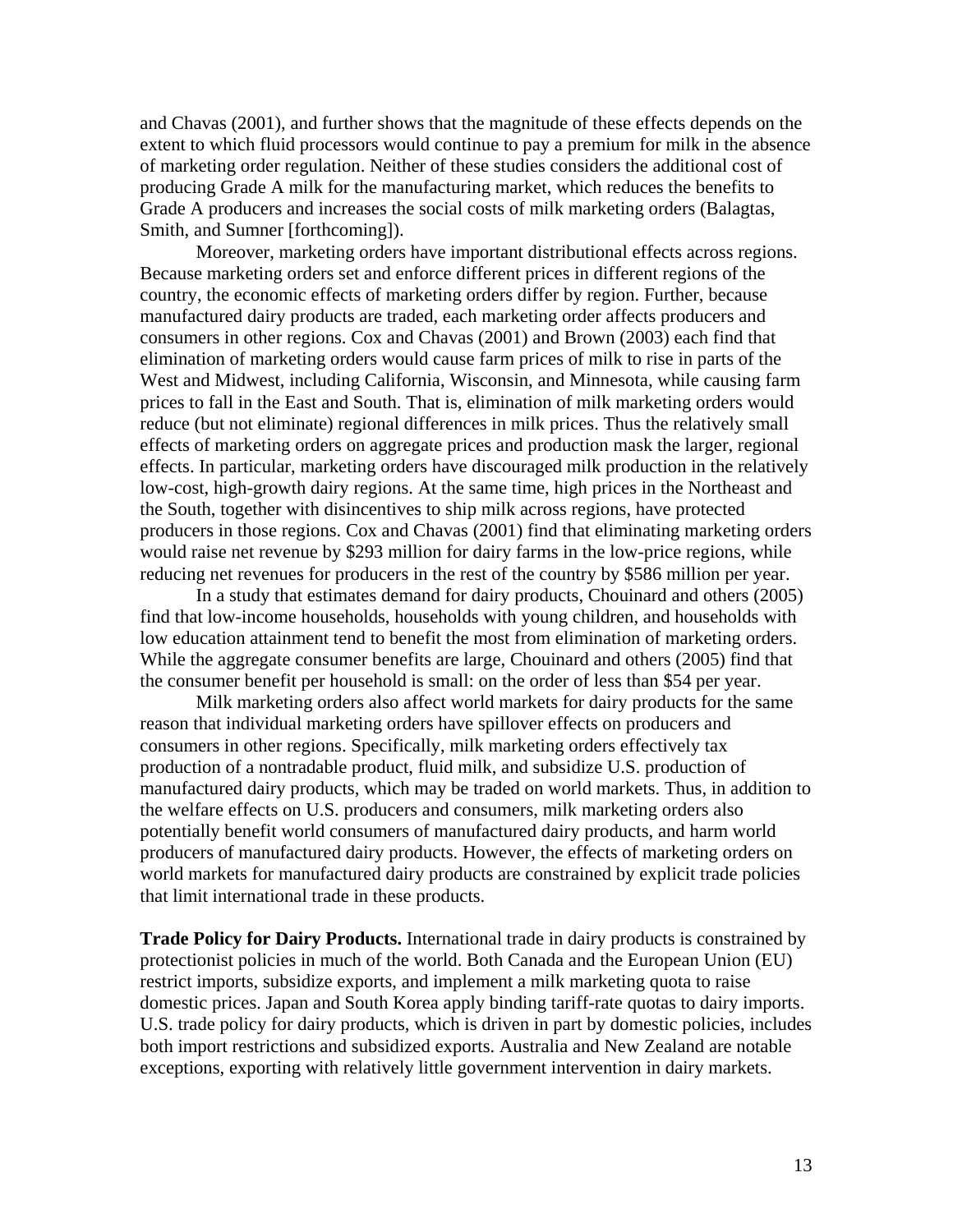The operation and economic effects of the Milk Price Support Program and of milk marketing orders are closely related to U.S. trade policy. Tariff-rate quotas apply to U.S. imports of a seemingly endless list of dairy products; the U.S. Harmonized Tariff Schedule lists more than  $200$  separate tariff lines for dairy products.<sup>[7](#page-14-0)</sup> For most of the products, access to the low, in-quota tariff is administered by USDA on a license basis. For many of these products, the over-quota tariffs are prohibitively high. As a result, imports account for a tiny fraction of U.S. consumption of dairy products. The value of U.S. dairy imports in FY 2005 was \$2.5 billion. From 1997 through 2004, imports accounted for between 3 and 5 percent of annual U.S. consumption of milk fat, and 3 percent of U.S. consumption of milk protein (table 5).

Table 5. U.S. Dairy Production, Trade, and Consumption, 1997–2004 (metric tons, except as indicated)

|                       | 1997       | 1998       | 1999       | 2000       | 2001       | 2002       | 2003       | 2004       |
|-----------------------|------------|------------|------------|------------|------------|------------|------------|------------|
|                       |            |            |            |            |            |            |            |            |
| Milk production       | 60,470,834 | 71,333,575 | 73,749,887 | 75,928,967 | 74,995,464 | 77,140,071 | 77,290,211 | 77,535,154 |
|                       |            |            |            |            |            |            |            |            |
| Fat                   |            |            |            |            |            |            |            |            |
| Production            | 2,237,421  | 2,639,342  | 2,728,746  | 2,809,372  | 2,774,832  | 2,854,183  | 2,859,738  | 2,868,801  |
| Imports               | 66811      | 101,731    | 107,940    | 100,241    | 143,718    | 142,721    | 140,575    | 161,968    |
| <b>Exports</b>        | 40750      | 35,049     | 29,820     | 39,142     | 39,819     | 38,755     | 17,321     | 52,448     |
| Net exports           | $-26,061$  | $-66,682$  | $-78,120$  | $-61,099$  | $-103,899$ | $-103,966$ | $-123,254$ | $-109,520$ |
| Consumption           | 2,263,482  | 2,706,024  | 2,806,866  | 2,870,471  | 2,878,731  | 2,958,149  | 2,982,992  | 2,978,321  |
| Imports as a share of |            |            |            |            |            |            |            |            |
| consumption $(\%)$    | 3          | 4          | 4          | 3          | 5          | 5          | 5          | 5          |
|                       |            |            |            |            |            |            |            |            |
| Protein               |            |            |            |            |            |            |            |            |
| Production            | 5,260,963  | 6,206,021  | 6,416,240  | 6,605,820  | 6,524,605  | 6,711,186  | 6,724,248  | 6,745,558  |
| Imports               | 148,938    | 174,208    | 190,968    | 209,234    | 188,829    | 196,072    | 216,556    | 205,864    |
| <b>Exports</b>        | 73,608     | 82,320     | 97,804     | 89,062     | 99,170     | 90,333     | 102,216    | 161,776    |
| Net exports           | $-75,330$  | $-91,888$  | $-93,164$  | $-120,172$ | $-89,659$  | $-105,739$ | $-114,340$ | $-44,088$  |
| Consumption           | 5,336,293  | 6,297,909  | 6,509,404  | 6,725,992  | 6,614,264  | 6,816,925  | 6,838,588  | 6,789,646  |
| Imports as a share of |            |            |            |            |            |            |            |            |
| consumption $(\%)$    | 3          | 3          | 3          | 3          | 3          | 3          | 3          | 3          |

*Source*: Milk production figures from USDA, NASS, *Milk Production, Distribution, and Income Annual Summary*, various years. Fat and protein production are computed from milk production, assuming 3.7 percent fat content and 8.7 percent protein content. Fat and protein content of imports, exports, and net trade are from Ken Bailey's *Dairy Outlook Web Site*, http://dairyoutlook.aers.psu.edu/Trade/TradePage.htm, accessed October 15, 2006.

<span id="page-14-0"></span> $<sup>7</sup>$  Eight-digit tariff codes. Chapter 4 of the HTS is designated exclusively for dairy products. Some dairy</sup> products also appear in chapters 19, 21, and 35.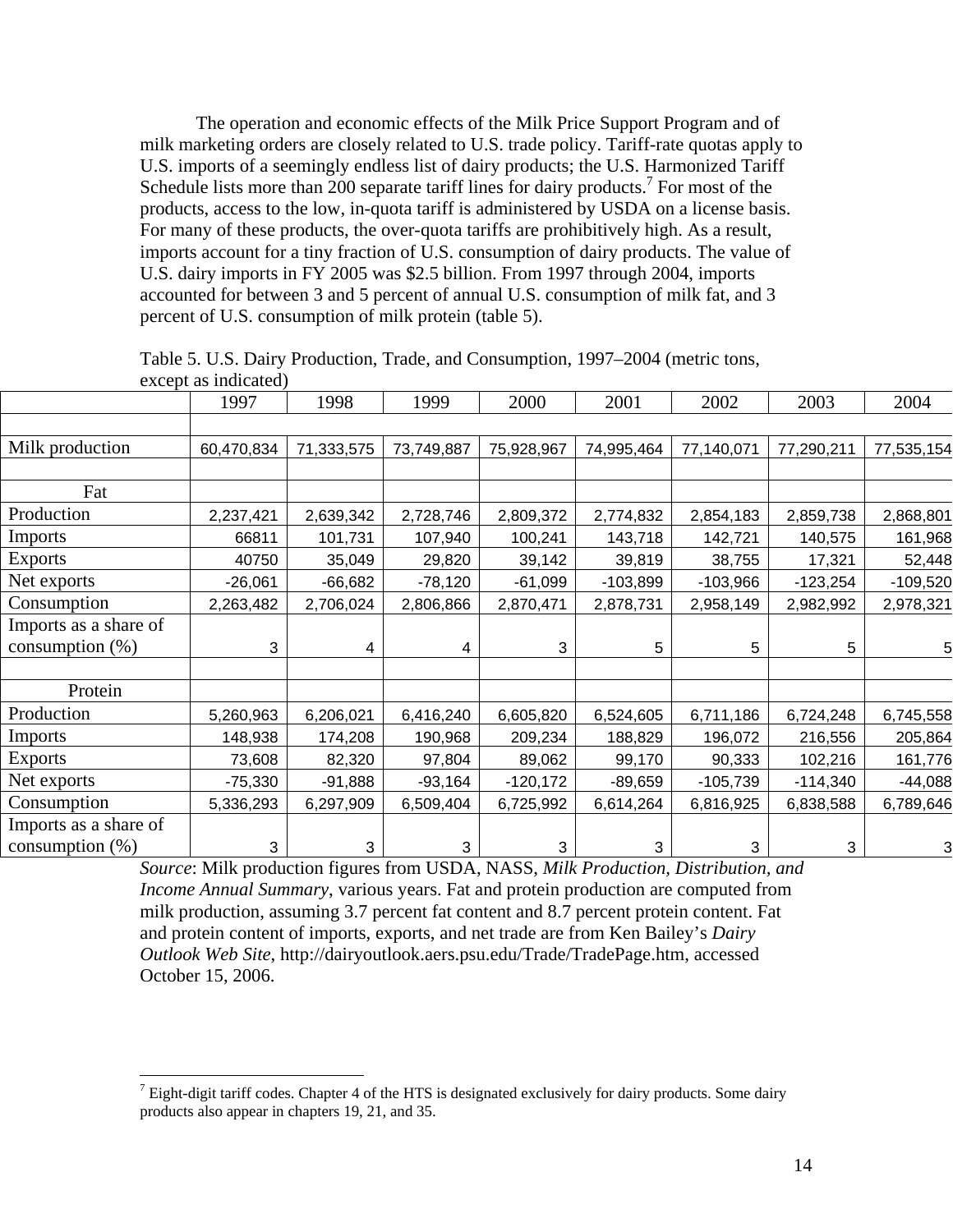The U.S. government also intervenes in dairy trade by subsidizing dairy exports. The Dairy Export Incentive Program (DEIP) pays cash bonuses to U.S. exporters of nonfat dry milk, butter, and cheese. The DEIP reduces the price of U.S. exports, increasing the quantity exported, and raising the domestic prices of the exported products. By raising the prices of nonfat dry milk, butter, and cheese, the DEIP also reduces MPSP purchases. DEIP expenditures from 1990 to 2003 are reported in table 6.

|             |                |                | NFDM and       |              |                           |
|-------------|----------------|----------------|----------------|--------------|---------------------------|
|             | Butter and     |                | whole milk     | Total,       | Commitments,              |
|             | butteroil      | Cheese         | powder         | all products | all products <sup>a</sup> |
| Fiscal year | (tons)         | (tons)         | (tons)         | (tons)       | (\$thousands)             |
|             |                |                |                |              |                           |
| 1987        | $\overline{0}$ | $\overline{0}$ | 287            | 287          | 289                       |
| 1988        | $\overline{0}$ | $\overline{0}$ | 10,660         | 10,660       | 8,050                     |
| 1989        | $\theta$       | $\overline{0}$ | 0              | 0            | 0                         |
| 1990        | 5,015          | 0              | $\overline{0}$ | 5,015        | 9,246                     |
| 1991        | 11,070         | 2,000          | 17,400         | 30,470       | 39,261                    |
| 1992        | 18,045         | 3,772          | 56,072         | 77,889       | 75,996                    |
| 1993        | 14,149         | 4,205          | 168,243        | 186,597      | 161,797                   |
| 1994        | 28,602         | 2,013          | 102,909        | 133,524      | 117,615                   |
| 1995        | 38,550         | 3,425          | 204,261        | 246,236      | 140,225                   |
| 1996        | $\overline{0}$ | 2,491          | 22,472         | 24,963       | 20,424                    |
| 1997        | 18,003         | 3,650          | 117,216        | 138,869      | 121,462                   |
| 1998        | 6,959          | 4,017          | 107,098        | 118,074      | 110,160                   |
| 1999        | 395            | 2,779          | 133,148        | 136,322      | 145,308                   |
| 2000        | 5,298          | 6,012          | 83,694         | 95,004       | 77,322                    |
| 2001        | 0              | 3,030          | 55,451         | 58,481       | 8,488                     |
| 2002        | $\overline{0}$ | 1,222          | 82,251         | 83,473       | 54,615                    |
| 2003        | 10,000         | 2,272          | 73,883         | 86,155       | 31,526                    |

Table 6. DEIP Quantities Shipped and Total Commitments, 1987–2003

*Source*: USDA (2004, p. 50).

NFDM=Nonfat dried milk.

a. Commitments are approved DEIP expenditures.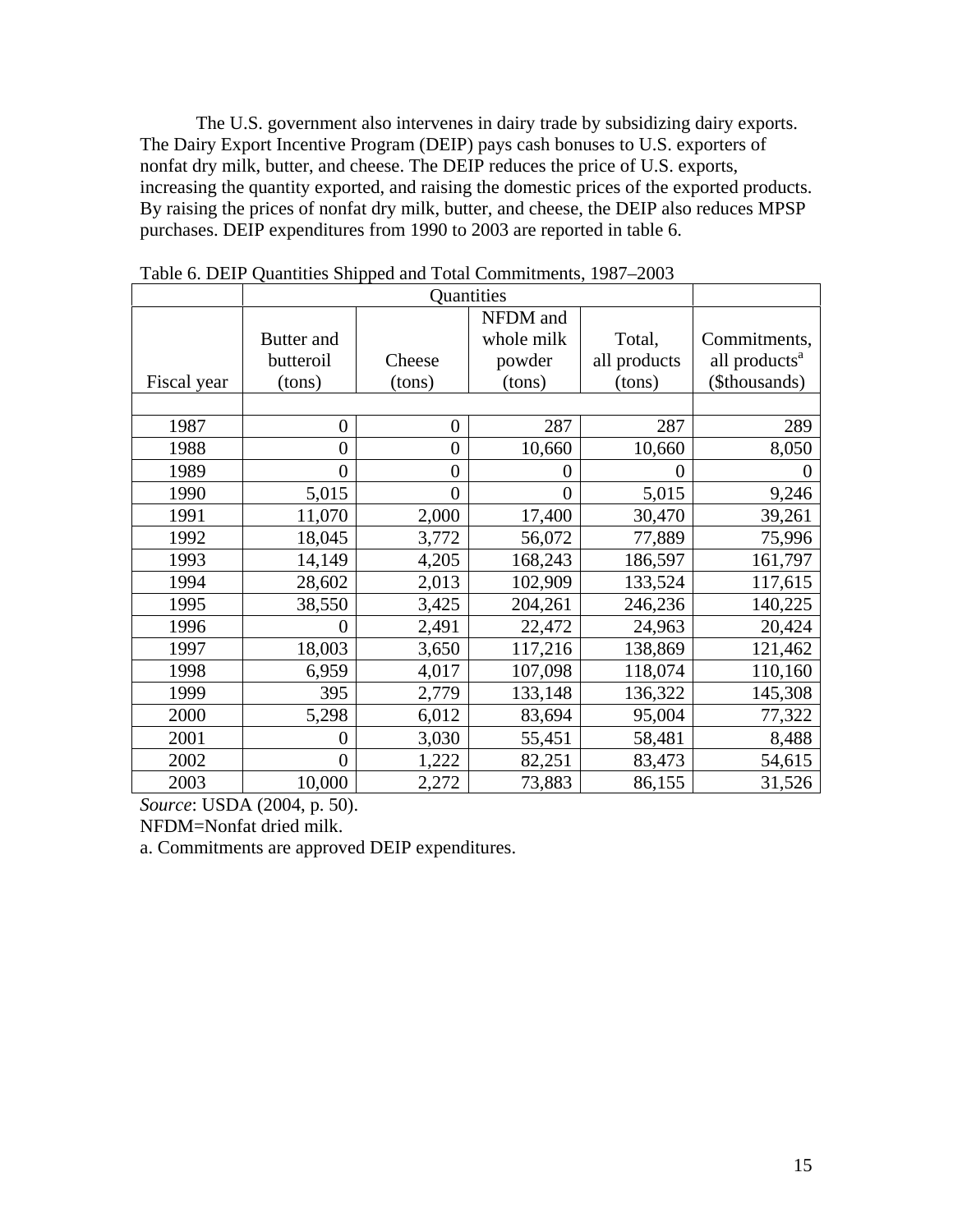Import restrictions partially insulate U.S. dairy markets from world markets. In this protected environment, the MPSP raises domestic prices of supported products well above world prices. Figure 4 reports U.S. prices relative to world prices for NFDM, butter, and cheese, dating back to 1990. With few exceptions—butter in 1995–96, and NFDM in 2004–06—U.S. prices have been much higher than world prices. Since 1990, U.S. prices have been, on average, 29 percent above world prices for NFDM, 68 percent above world prices for butter, and 92 percent higher than world prices for cheese.

Figure 4. U.S. Prices for NFDM, Butter, and Cheese Relative to World Prices, 1990– 2006



*Source*: U.S. prices are for NFDM (high heat), Western states, Grade AA Butter traded on the Chicago Mercantile Exchange (CME), and 40# Block Cheddar traded on the CME, as reported in USDA, AMS, *Dairy Market News* (various issues). World prices are for NFDM, Butter, and Cheese, F.O.B. Northern Europe, as reported by USDA, FAS (http://www.fas.usda.gov/dlp/dairy/dairypag.htm).

*Economic Consequences.* Interestingly, several empirical analyses have found that trade liberalization would have relatively modest effects on milk prices and production in the United States, and that the magnitude and the direction of those effects depend, in part, on the extent of trade liberalization. Alston and others (2006) simulated the effects of bilateral free trade in dairy products between the United States and Australia, leaving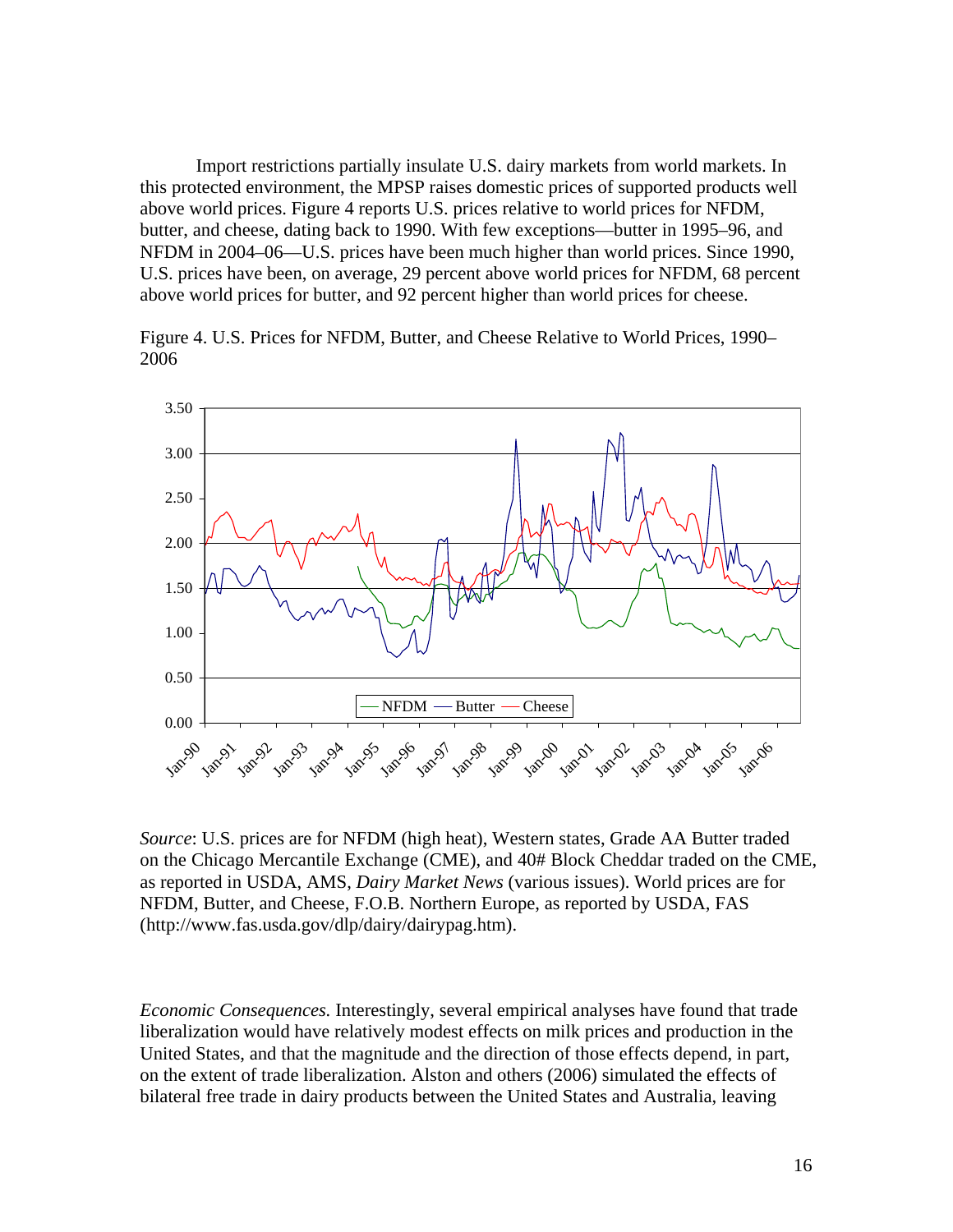domestic policies and trade policies in the rest of the world's dairy markets unchanged. The authors find that bilateral free trade would cause U.S. farm prices and milk production to fall by 2 percent, and that the actual Australia-U.S. Free Trade Agreement, which allowed for small increases in imports from Australia, would have essentially imperceptible effects on U.S. dairy markets.

Peng and Cox (2006) show that the effects of trade liberalization on U.S. dairy markets depend on whether domestic dairy policy reform is included as part of the liberalization package. They find that U.S. milk prices would rise by 4 percent as a result of multilateral dairy trade liberalization that leaves domestic policies in place, while prices would fall by 4 percent as a result of dairy trade liberalization that also eliminates U.S. and world domestic policies. Lower U.S. milk prices in the latter scenario result in part from increased milk production and exports from Canada and the EU in response to an elimination of marketing quotas. Of course, the effect of trade liberalization also depends in part on the initial difference between U.S. and world dairy product prices. In other words, the effects of U.S. trade policy on U.S. dairy markets depend on the counterfactual: how much do current policies across the country distort trade, and which policies in which counties would be eliminated or reduced?

**Milk Income Loss Contract.** Current trade policy, milk marketing order regulations, and the MPSP have been in place for decades, with mostly minor alterations. The 2002 Farm Bill introduced a new policy for U.S. dairy in the form of the Milk Income Loss Contract (MILC). The MILC program is a major change to U.S. dairy policy in that it is a direct subsidy for milk production. (For all of the previous regulation affecting the U.S. dairy sector, direct subsidies have played a minor part, and have mostly come recently in the form of ad hoc emergency payments.) The MILC program is a deficiency payment policy, in which the USDA makes payments to producers in months that U.S. milk prices fall below a specified target price. Unlike the deficiency payments for feed crops and oilseeds, which are paid on a percentage of historical production, MILC payments are made on current production. All U.S. producers are eligible, but individual producers can receive payments only on milk production up to 2.4 million pounds per year. The first MILC payments were made in December 2001, and the program was originally authorized through September 2005. MILC payments were subsequently extended through August 2007.

Through September 2005, the MILC payment rate was calculated as 45 percent of the difference between a target price of \$16.94 per cwt. and the FMMO Class I price for Boston.<sup>[8](#page-17-0)</sup> The MILC payment rate since October 2005 has been calculated as 34 percent of the difference. The reference to Boston is an artifact of the now defunct Northeast Dairy Compact, which was part of the 2002 Farm Bill debate but was excluded from the final legislation. The Compact, in operation between July 1997 and September 2001, obligated fluid milk processors in six New England states to pay 100 percent of the difference between \$16.94 and the Boston Class 1 price on all fluid (Class 1) milk (Balagtas and Sumner (2003)). Although the MILC program uses the same target and

<span id="page-17-0"></span><sup>&</sup>lt;sup>8</sup> The MILC payment rate is .45[max(0, \$16.94 – (Boston Class I Price)]. The Boston Class I price is equal to the "Class I Mover" plus \$3.25. The Class I mover is the higher of the FMMO Class III and Class IV prices. Thus the MILC payment rate can be expressed as .45[max(0, \$16.94 – (Class I Mover + \$3.25)]  $= .45$ [max(0, \$13.69 – (Class I Mover)].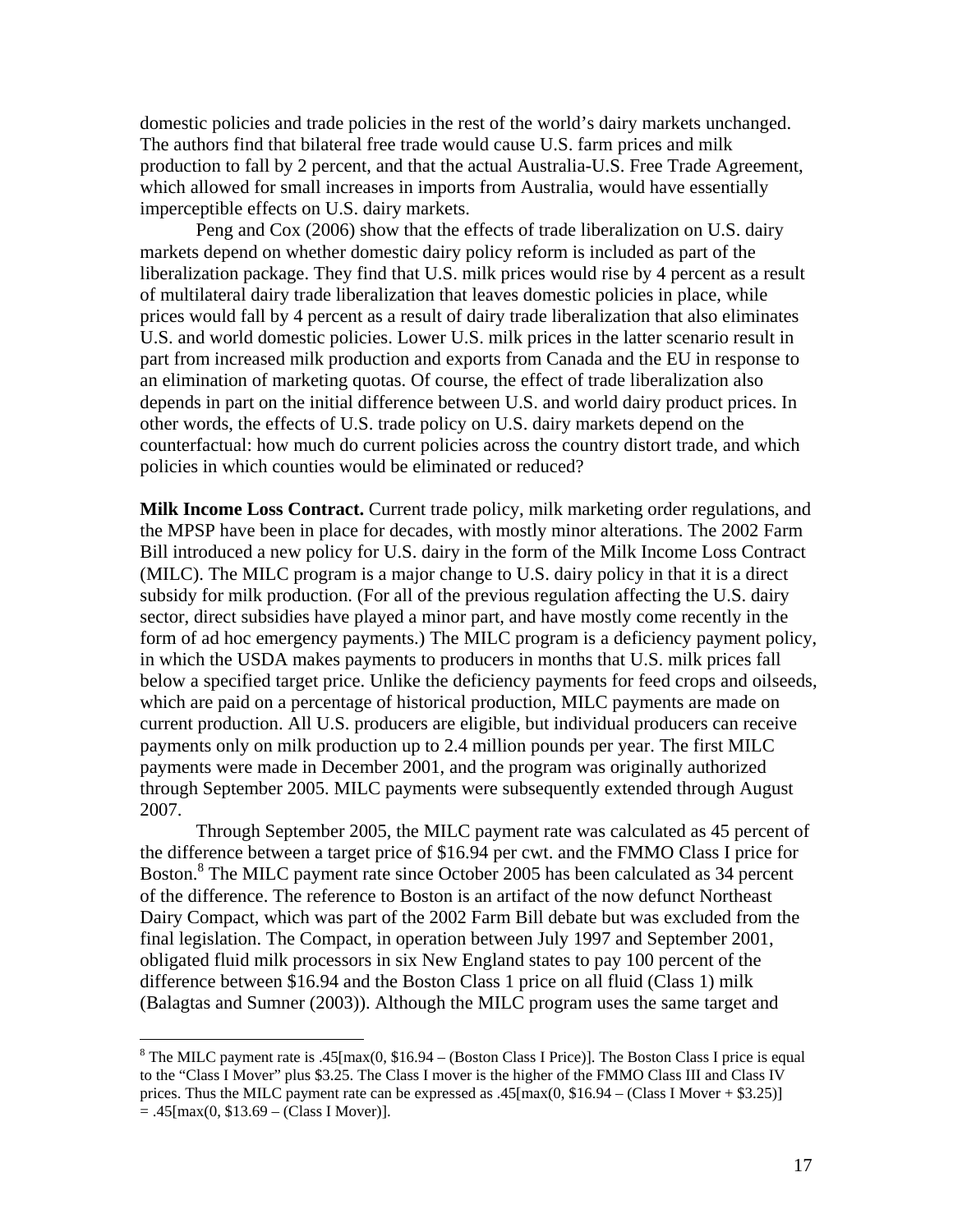reference prices (\$16.94 versus the Boston Class 1 price) as did the Northeast Dairy Compact, there are important differences. First, the MILC payment rate is 45 percent of the difference and is paid on all eligible milk, regardless of class. Second, the MILC payments are paid by taxpayers, not milk buyers. Third, MILC payments are not limited to any particular region of the country. Fourth, the MILC program has a payment limit, while the Compact had none. Thus, despite a superficial similarity between the MILC and the Northeast Compact, the programs are quite different. Figure 5 plots the Boston Class I price and the MILC payment rate for the entire history of the program.

Figure 5. The Boston Class I Price and MILC Payment Rates, December 2001– September 2006



*Source*: USDA, Farm Services Agency, *MILC Payment Rates*, accessed online, December 16 at http://www.fsa.usda.gov/Internet/FSA\_File/milcrates.pdf and USDA, AMS, Milk *Marketing Order Statistics* Web page, accessed online on November 8, 2006 at http://www.ams.usda.gov/dairy/mmos.htm.

Although all dairy farms are eligible to receive MILC payments, any one farm can receive payments only up to 2.4 million pounds of milk per fiscal year. Moreover, a farm must choose the month in which payments to that operation will begin, and the choice must be made on or before the fifteenth day of the previous month. Beginning with the chosen month, MILC payments will be issued on a consecutive monthly basis until the end of the fiscal year, or until the quantity limit, 2.4 million pounds, is reached. For example, if an operation wanted to start payments in March 2003 (foregoing potential payments from October 2002 through February 2003), it must have notified the USDA by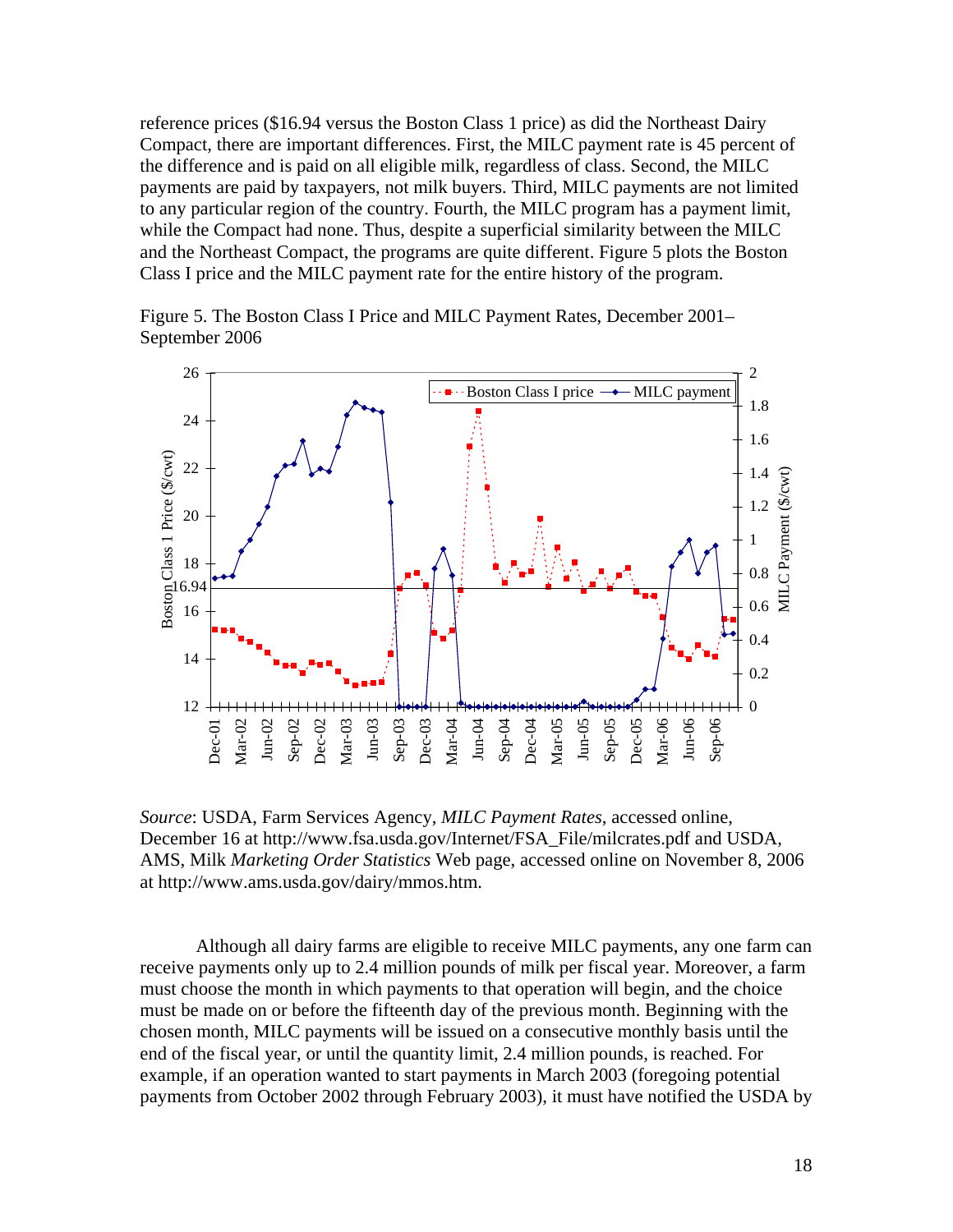February 15. The operation will then receive the MILC payment starting in March and in each consecutive month, or until the 2.4 million pound limit is reached.

*Economic Consequences.* The MILC contract provides a countercyclical payment in which payments increase as prices fall. Because MILC payment rates are calculated as a percentage of the difference between \$16.94 and the Boston Class 1 price, the policy does not set a price floor for producers. However, MILC payments dampen market signals when the Boston Class 1 price is below \$16.94. Moreover, in contrast to the MPSP, for which support prices have been low and generally declining over time, the target price for MILC is relatively high. From 2000 through 2006, the average Boston Class 1 price was \$16.04/cwt.

Table 7 reports USDA's MILC payment expenditures, along with production data, for the United States and for the five major state recipients. Through FY 2005 (the original sunset date for MILC), the USDA paid out \$2.0 billion in MILC payments, over half of which went to producers in Wisconsin, New York, Pennsylvania, Minnesota, and California. Of these five states, California received the smallest share of total MILC payments, but its producers received, on average, the largest absolute subsidies per farm. The average annual MILC payment per farm in California (\$20,708) was more than double that in other states because of the relatively large size of California farms. However, relative to revenue from cash sales of milk, MILC payments were a relatively unimportant source of income in California, the equivalent of 1.1 percent of milk revenue, compared to 4.1 percent of milk revenue in Wisconsin and 4.4 percent in Minnesota.

|              |          |          |                 | Milk production in 2003 |                               |           | <b>MILC</b> Payments |             |                     |         |
|--------------|----------|----------|-----------------|-------------------------|-------------------------------|-----------|----------------------|-------------|---------------------|---------|
|              |          |          | Per             |                         |                               |           |                      |             |                     |         |
|              |          |          | $_{\text{row}}$ |                         |                               | Annual    |                      |             | Avg.                |         |
|              | Number   |          | (tho            |                         | Avg.                          | milk      |                      | Avg.        | annual              | Percent |
|              | of dairy | Total    | us.             | Per farm                | price,                        | revenue   | FY2003-05            | annual      | payments            | of milk |
|              | farms,   | (million | lbs)            | (thous.                 | $2003 - 05$                   | per farm  | total                | payments    | per farm            | revenue |
| <b>State</b> | 2003     | lbs)     |                 | lbs)                    | $(\frac{\sqrt{3}}{\sqrt{3}})$ | $($ \$)   | (\$million)          | (\$million) | $(\boldsymbol{\$})$ | (% )    |
| WI           | 16,900   | 22,266   | 17.7            | 1,318                   | 15.13                         | 199,384   | 415.2                | 138.4       | 8,189               | 4.1     |
| NY           | 7,100    | 11,952   | 17.8            | 1,683                   | 15.27                         | 256,996   | 187.0                | 62.3        | 8,779               | 3.4     |
| PA           | 9,600    | 10,338   | 18.0            | 1,077                   | 16.17                         | 174,095   | 181.3                | 60.4        | 6,295               | 3.6     |
| MN           | 6,600    | 8,258    | 17.5            | 1,251                   | 14.97                         | 187,265   | 163.6                | 54.5        | 8,263               | 4.4     |
| CA           | 2,400    | 35,437   | 20.9            | 14,765                  | 13.34                         | 1,970,199 | 149.1                | 49.7        | 20,708              | 1.1     |
| <b>USA</b>   | 86,360   | 154,455  | 19.0            | 1,789                   | 14.63                         | 261,598   | 2,025.4              | 675.1       | 7,818               | 3.0     |

Table 7. USDA MILC Expenditures, United States and Five Largest State Recipients, FY2003–05

*Source*: Total MILC payment data from Chite (2006). Dairy farm numbers, production, and price data from USDA**,** Agricultural Statistics database, accessed online on October 15, 2006 at http://www.nass.usda.gov/.

The effects of MILC on individual farms depend on whether or not the 2.4 million pound cap on payments is binding. For smaller farms, for whom the quantity limit on payments is nonbinding, MILC raises the incentive price; small farms can increase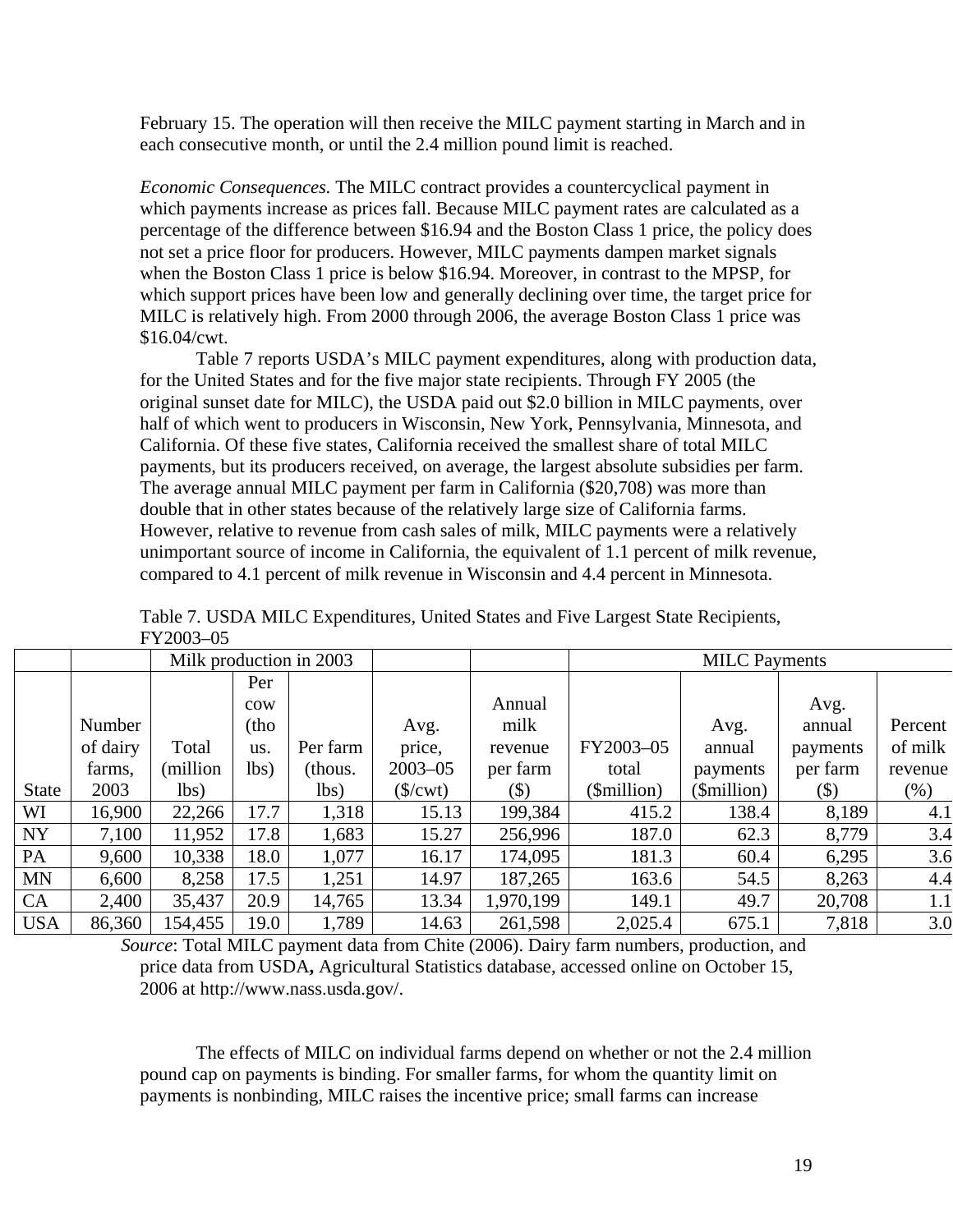payment revenue and net revenue by increasing production. Thus the MILC program induces increased production from smaller farms. For larger farms, the MILC program essentially provides a fixed payment, providing no direct incentive to increase milk production. In fact, lower milk prices due to increased production from small farms will result in reduced milk production from large farms.

Given the average annual milk production per farm (table 7), the 2.4 million pound cap on payments far exceeds the average annual production per farm in Wisconsin, New York, Pennsylvania, and Minnesota, as well as for the United States as a whole. Thus MILC raises the incentive price for the average-size farm in these states. However, the 2.4 million pound limit is equivalent to less than two months' production for the average-size California farm. Thus assuming MILC payments are expected to occur in more than two months of the year, the average-size California dairy farm would rightly view MILC as a fixed payment, with no effect on the producer's incentive price.

An approximate boundary between small and large farms for the purposes of the MILC payment is 200 cows. Table 8 presents the share of farms and the share of production from farms with less than 200 cows and farms with 200 or more cows. For the United States as a whole, 9 percent of farms milked 200 or more cows, producing just over 60 percent of total U.S. production. Thus, for most farms in the United States, and for most farms in the traditional dairy states in the Upper Midwest and the Northeast, MILC raises the incentive price and induces increased production. However, for most farms in the West and larger farms throughout the country, the 2.4 million pound cap is binding and MILC is a direct payment. These differences have important implications for the distribution of MILC costs and benefits.

|                      | Share of dairy farms |              | Share of milk production |                    |  |
|----------------------|----------------------|--------------|--------------------------|--------------------|--|
|                      | $< 200 \text{ cows}$ | $200^+$ cows | $<$ 200 cows             | $200^{\circ}$ cows |  |
| Wisconsin            | 94.7                 | 5.3          | 67.5                     | 32.5               |  |
| New York             | 91.5                 | 8.5          | 53.5                     | 46.5               |  |
| Pennsylvania         | 96.7                 | 3.3          | 79                       | 21                 |  |
| Minnesota            | 95.6                 |              | 72.5                     | 27.5               |  |
| California           | 28.3                 | 71.7         | 2.5                      | 97.5               |  |
| <b>United States</b> | 91.0                 | 9.0          | 38.5                     | 61.5               |  |

Table 8. Share of Farms and Production Milking 200 or More Cows, United States and Selected States, 2003 (percent)

*Source*: USDA**,** Agricultural Statistics database, accessed online on October 15, 2006 at http://www.nass.usda.gov/.

Brown (2003) simulates the elimination of the MILC program, relative to a baseline in which the MILC payment rate averages \$1.18 per cwt. Brown estimates that elimination of the MILC program would cause the average U.S. farm price to rise by \$0.41 per cwt from a base of \$12.24, approximately a three percent increase. For small producers, the elimination of the \$1.18 MILC payment, together with a \$0.41-increase in the All Milk price, results in a net reduction of \$0.77 per cwt. in the incentive price.

For large dairy farms, the \$0.41-increase in the farm price of milk offsets the elimination of the MILC payments. Given the \$1.18 MILC payment rate, large farms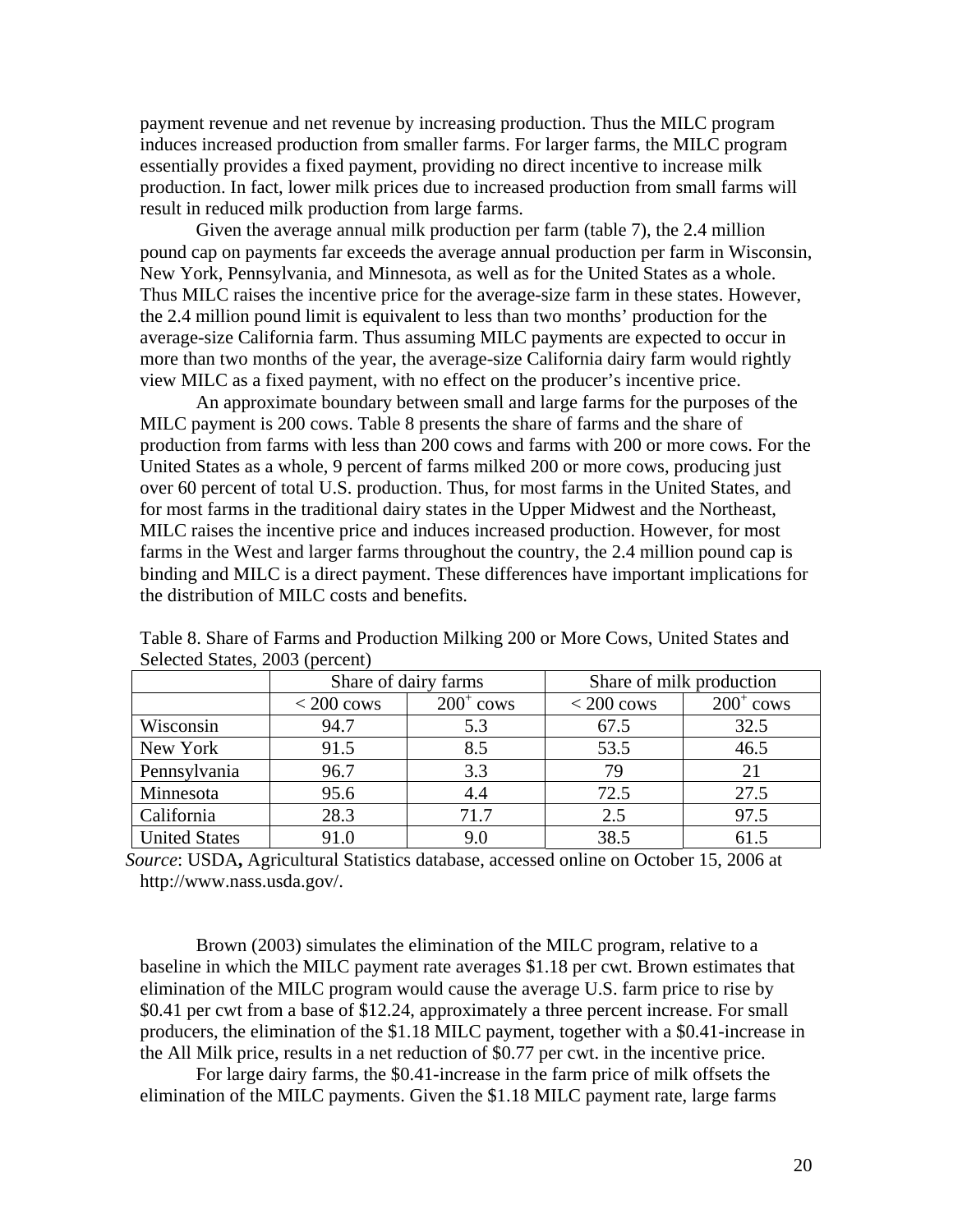received an annual fixed payment of \$28,320 (=\$1.18/cwt x 24,000cwt). For a farm with annual production of 6.9 million lbs (=\$28,320/\$0.41), the higher farm price of milk just offsets the elimination of the MILC payments, leaving net revenue for this farm unchanged. Farms producing more than 6.9 million pounds benefit from the elimination of the MILC program, as the added revenue from a higher price more than compensates for the elimination of the fixed payment. For a farm with milk output per cow of 21,000 pounds(the California average; see table 7), the break-even herd size is 329 cows. Put another way, farms milking more than 329 cows are made worse off by the MILC program. Farms falling into this category include a majority of farms in the West, and comprise a significant minority of U.S. farms.

Of course, the MILC program also has implications for other dairy policies. Increased milk production induced by MILC lowers the price of milk and dairy products and increases government purchases in the MPSP. Also, lower prices for milk and dairy products lead to increased consumption of dairy products in the United States and in export markets.

Finally, the MILC program, like countercyclical payments for program crops, contributes to the U.S. aggregate measure of support and is subject to challenge in the WTO.

## **Toward a Better Dairy Policy**

One effect of the current set of dairy policies is to raise returns to dairy farming on average. Brown (2003) finds that the MPSP, DEIP, MILC, and federal milk marketing orders together raise the U.S. average farm price by 1.5 percent, and increase U.S. milk production by 1.9 percent. A USDA (2004) study of federal dairy policies finds similar aggregate, farm-level effects, and further finds that these programs reduce variability in farm milk prices and wholesale dairy product prices.<sup>[9](#page-21-0)</sup> These studies and others imply modest aggregate net benefits for dairy farmers (see, for example, Cox and Chavas 2001; Price 2004). However, as noted, the aggregate net benefit for dairy farmers is only part of the story. Current dairy policy imposes costs on consumers, taxpayers, and some dairy farmers. Indeed, the conceptual analysis of dairy policy, as well as available empirical work, suggests that the costs exceed the benefits, creating a net loss for the U.S. economy. Thus U.S. dairy policy fails the cost-benefit test.

**Who Wins and Who Loses from Elimination of U.S. Dairy Programs?** U.S. dairy policy makes the country as a whole worse off. Moreover, the costs and benefits accrue to clearly identifiable groups.

U.S. consumers stand to benefit from elimination of U.S. dairy programs. The termination of milk marketing orders would result in lower prices of fluid milk and soft manufactured dairy products such as yogurt (see Cox and Chavas 2001; Chouinard and others 2005). What's more, lower milk prices would particularly benefit some of the most vulnerable members of society, including low-income households (Chouinard and others 2005). Elimination of the MPSP would also result in lower prices for consumers, as lower prices of butter, cheese, and NFDM would likely result in lower prices for a range of dairy products.

<span id="page-21-0"></span> $9^9$  Both Brown (2003) and USDA (2004) assume the California marketing order continues to operate.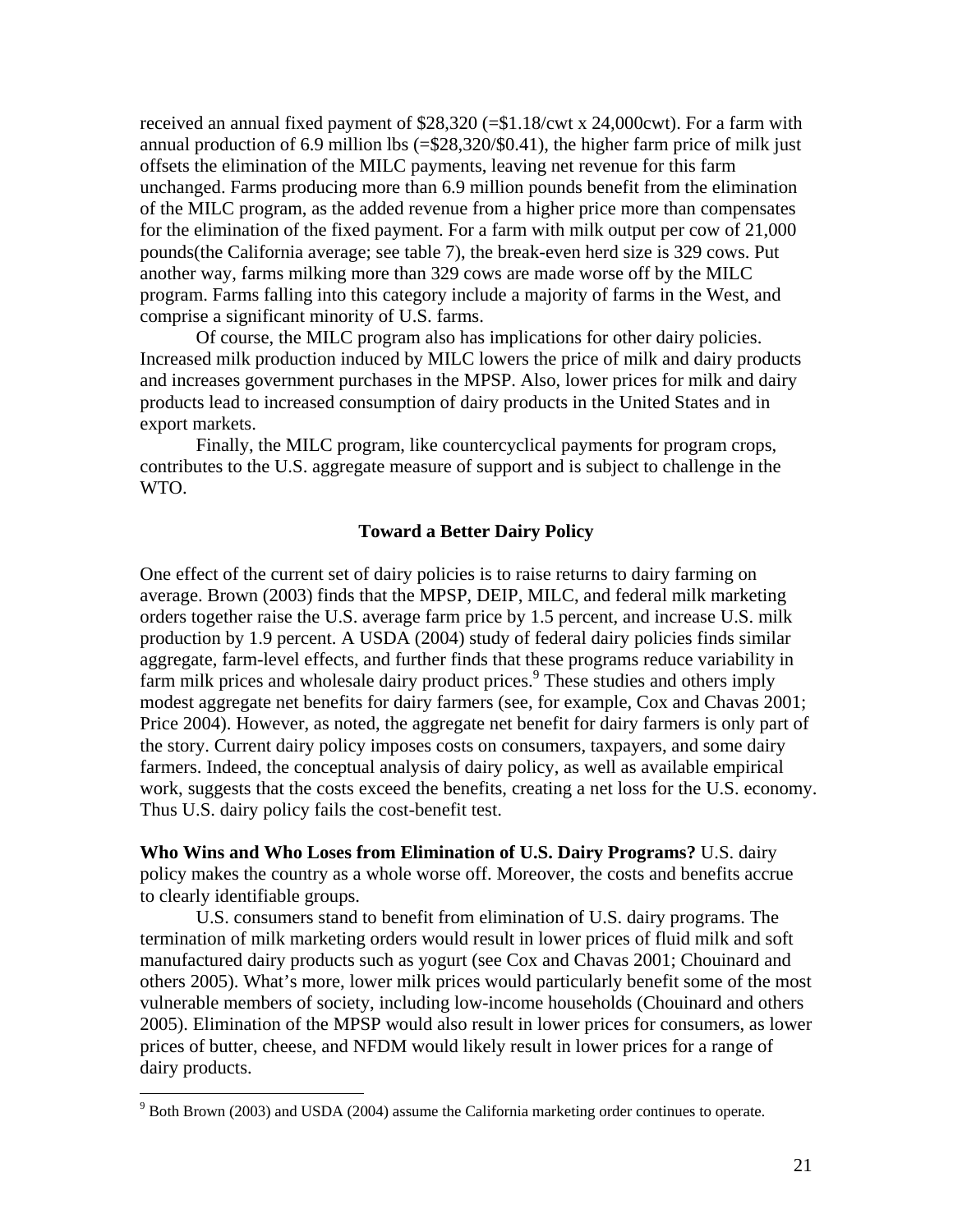The effect of trade liberalization on U.S. consumers is less clear. U.S. consumers gain from multilateral trade liberalization if trade liberalization is tied to domestic dairy policy reform in the U.S. and abroad, but could be made worse off if trade liberalization is not accompanied by domestic policy reform (Peng and Cox 2006). But even if domestic policy reform is not forthcoming in the United States or the EU, U.S. consumers would benefit from bilateral or regional free trade with relatively free-trading exporters such as Australia (Alston and others 2006).

Taxpayers also would benefit from elimination of dairy programs. Federal outlays for MILC payments and the MPSP averaged more than \$1.3 billion per year between 2000 and 2004, not including administrative costs of operating these programs. Administrative costs are not negligible. For example, costs of storage, transportation, processing and packaging, and other outlays associated with running the MPSP averaged \$37 million from 2000 to  $2004$ .<sup>10</sup>

Ironically, some dairy farms would benefit from elimination of certain elements of dairy policy. The modest aggregate policy benefits accruing to dairy farms mask significant regional implications of U.S. dairy policy. By balkanizing U.S. milk markets and inhibiting interregional milk shipments, milk marketing orders protect higher-cost producers, especially those in the East and South, at the expense of lower-cost producers in the West, Southwest, and Midwest (Cox and Chavas 2001). Producers in these latter regions would receive higher prices and earn higher net revenue if milk marketing orders were eliminated. Similarly, the MILC program induces increased milk production from smaller farms, which lowers the farm price of milk. Many large farms, for which MILC is a fixed payment, would realize higher net incomes if the MILC program were discontinued. Yet there is no compelling reason for a regional bias in federal dairy policy, nor is it obvious that federal policy should favor smaller farms.

Producers in all regions and of all sizes may also benefit from improved opportunities for risk management if marketing orders were eliminated. The elimination of minimum class prices could open the door to greater risk-sharing between manufacturers and farmers. Also, a simpler pricing mechanism than that provided by marketing orders could facilitate the use of hedging strategies in derivatives markets and other risk management tools. Termination of U.S. dairy policy could also make the U.S. dairy sector more competitive at home and abroad. Elimination of the MPSP would reduce the prices of U.S. products on world markets, and would also encourage dairy manufacturers to diversify away from the bulk commodities purchased by the government and toward higher-value products sought by private consumers.

Of course, many dairy farms would be worse off without the current set of dairy policies. Elimination of the MPSP would result in lower prices for all farms, and would also harm manufacturers of cheese, butter, and NFDM. Elimination of marketing orders would result in lower milk prices in the Northeast and the South (Cox and Chavas 2001). Elimination of the MILC program would lower the net price and net revenue of smaller dairies (those with fewer than 200 dairy cows) throughout the country.

<span id="page-22-0"></span><sup>10</sup> See USDA, FSA, various years. *History of Budgetary Expenditures of the Commodity Credit Corporation*. http://www.fsa.usda.gov/FSA/webapp?area=about&subject=landing&topic=bap-bu-cc. Accessed online on October 12, 2006.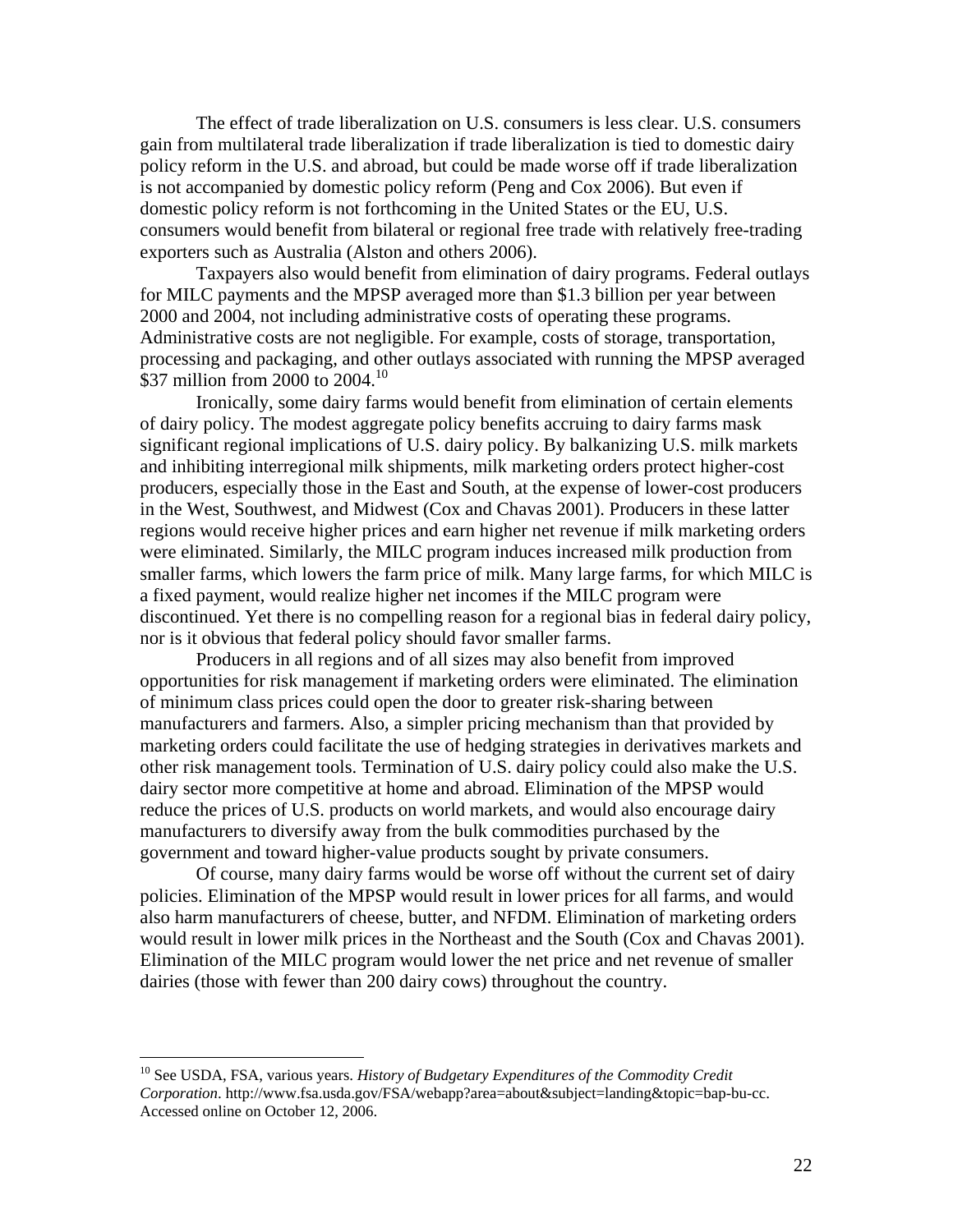## **Inefficiencies of U.S. Dairy Policies as Means for Increasing Returns to Dairy Farming.** The inefficiencies of each of the main domestic policies for dairy can be summarized as follows:

## *MPSP.*

- The benefits of higher prices for supported dairy products may accrue not only to dairy farms, or even mainly to them, but also flow to processors of those products, as well as suppliers of other inputs.
- Government purchases distort dairy product markets, reducing consumption and increasing production of butter, NFDM, and cheese, and hindering the competitiveness of the U.S. dairy sectorby stifling innovation.
- The MPSP increases demand, from taxpayers and from the dairy sector, for additional policies to limit MPSP costs.
- The MPSP hinders progress in multilateral trade negotiations.

# *Milk Marketing Orders.*

- This program makes producers in some parts of the country worse off.
- Regulation distorts prices within each market, reducing fluid milk consumption and increasing milk production.
- With relatively low and decreasing shares of milk going to the fluid market in most regions (table 3), price discrimination is increasingly ineffective at raising the average producer price.
- An early justification for marketing orders—to countervail potential market power by fluid milk processors—is no longer relevant in light of the emergence of dairy cooperatives as the major source of U.S. milk production.

# *Milk Income Loss Contracts.*

- The MILC program harms larger farms. Payment limits per se are not the problem. Rather, the disparate effects for different types of farms stem from the fact that the MILC program induces a supply response from smaller farms, while restricting payments to others.
- The MILC program, like countercyclical payments for program crops, does not provide safety-net protection from supply shocks. Payments triggered on market prices provide inadequate income support when a negative supply shock (for example, from bad weather) results in high prices, and pay out when prices are low, even if net revenue is not low.

# **Subsidizing Dairy Farms with Less Market Distortion**

A better way to subsidize dairy farming draws from the lessons of current dairy policy and simplifies the policy landscape. Lessons that might be drawn from the U.S. experience with the MPSP, milk marketing orders, and MILC include:

- 1. Target subsidies directly to the intended recipients (dairy farms).
- 2. Do no harm. That is, policy aimed at raising returns to dairy farming ought not to make any dairy farms worse off. This is not to argue that some producers do not need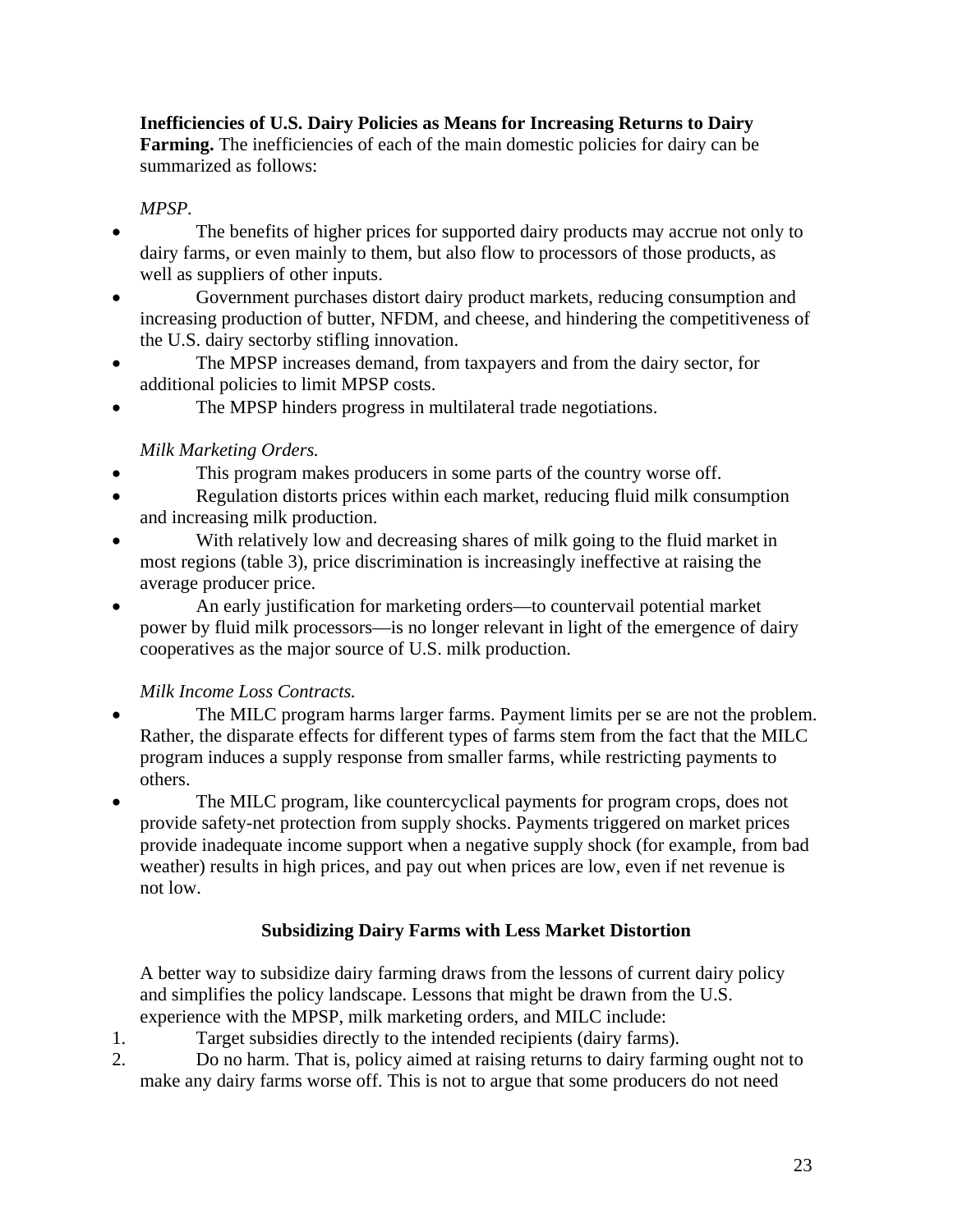more government assistance more than others; rather, if this is the case, the policy should not overtly penalize the producers that do not need government assistance.

3. Do not distort producer or consumer prices, allowing market forces to guide production and consumption.

As an example of a policy that could increase returns to dairy farming while complying with these rules of thumb, consider eliminating the MPSP, milk marketing orders, and the MILC program, and replacing them with a direct payment decoupled from current prices. Payment limits could be put in place to contain program costs and to proportionally favor smaller farms (if this were deemed necessary). Decoupling the payment from current prices would dampen (although not eliminate) the supply response compared to the current MILC program. By raising dairy farm income, the payment reduces producers' need for the MPSP and marketing orders, which also raise dairy farm income but do it with more market distortions. In addition, eliminating the MPSP and milk marketing orders also eliminates the need for import restrictions and would make the U.S. dairy sector more competitive in world dairy markets.

Coupled with a firm termination date after which no payments would be made, such a payment could be viewed as a government buy-out of the status quo policies. Of course, as with any buy-out program, an issue is the inability to constrain future policy options to exclude a return of government support.

In a policy proposal put forth in February 2007, the Bush administration recommended a revised version of the MILC program that makes payments based on historical production, and gradually reduces the payment rate over time.<sup>11</sup> The proposal is to retain the current countercyclical structure, with payments made when market prices fall below a target price, while leaving in place the MPSP, as well as milk marketing orders. Basing MILC payments on historical production would reduce, but not eliminate, the supply response relative to the current policy, and would therefore reduce the negative effects of the MILC program on larger dairy farms. However, the proposal to base MILC payments on historical production also faces some practical difficulties. Similar payments for program crops are tied to farmland. However, there is no obvious productive asset to which MILC payments can be based. Would rights to the proposed MILC payments be given to the farm entity? Would those rights be transferable? Would new dairy farms, with no production base, be eligible for payments? Implementation of these payments could have important implications for the economic impact of the policy.

Moreover, the MPSP would continue to be a large contributor to the U.S. Aggregate Measure of Support, and the proposed MILC payment would continue to be subject to WTO challenges. Finally, the payments would continue to be countercyclical in the sense that they are triggered by low market prices. As discussed above, countercyclical payments based on price triggers are imperfect safety net policies because of the inverse relationship between changes in market price and changes in net revenue caused by supply shocks.

A better countercyclical-type payment would be based on a measure of net farm revenue, not market prices. Such a policy could pay out when net farm revenue is low: as a result, for example, of reduced demand or increased input costs. A challenge for such a policy is developing measures of net farm revenue. Despite this challenge, the Bush

<span id="page-24-0"></span> $11$  See the USDA Farm Bill proposals Web site.

http://www.usda.gov/wps/portal/!ut/p/\_s.7\_0\_A/7\_0\_1OB?navid=FARM\_BILL\_FORUMS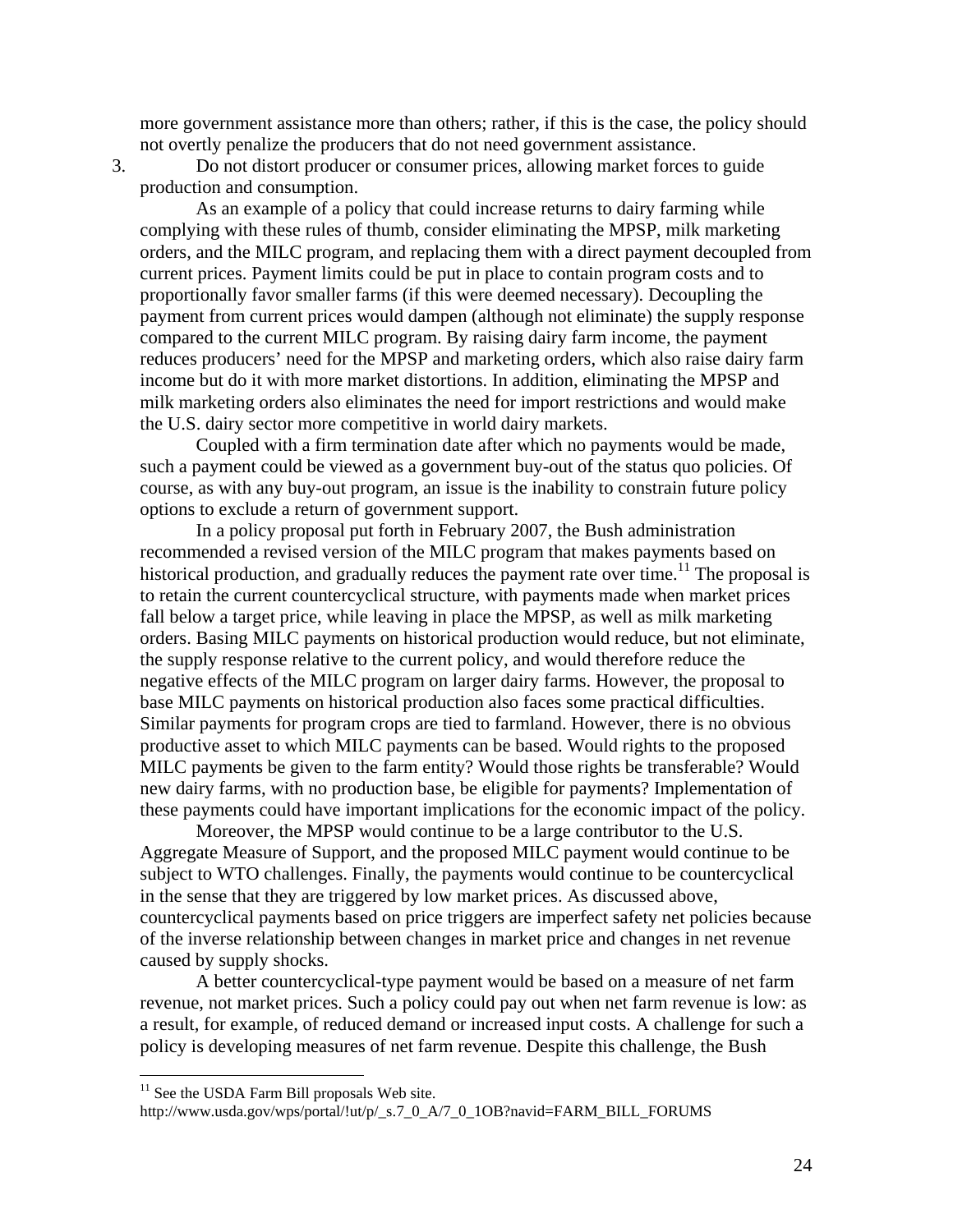administration's proposal recommends replacing the current countercyclical payments for program crops with revenue countercyclical payments.

For either a direct payment or a countercyclical payment, an issue that would need to be addressed is taxpayer costs of the program. However, the relative simplicity and transparency of a direct payment or, to a lesser extent, a revenue countercyclical payment, facilitates such cost-benefit analysis.

Finally, it is worth addressing the effects of alternative policies on the risk associated with dairy farming. There is evidence that the MPSP reduces variability in prices of supported dairy products and in the farm price of milk (Chavas and Kim 2005). Also, the MILC program reduces variability in the net farm price for smaller farms, although not for larger farms. Neither of these policies protects farmers from production risk. As discussed above, the countercyclical nature of MILC payments likely exacerbates income variability caused by supply shocks. Milk marketing orders also likely contribute to the risks that dairy farmers face by inhibiting forward contracts for milk and by reducing the effectiveness of derivatives markets as a risk management tool. In short, current dairy policy offers provides, modest risk protection for dairy farmers, at best, and may actually increase risk.

The fixed payment policy sketched above also offers little risk protection, and is best seen (like the status quo policies) as distribution of income from taxpayers to dairy farmers. However, to the extent that the fixed payments raise dairy farm income, they also reduce the relative risk (that is, the coefficient of variation of income) faced by dairy farms. On the other hand, the income countercyclical payment would reduce income variability for dairy farms. Still, the revenue countercyclical payment might best be viewed as an income transfer from taxpayers to dairy farmers.

If variability in prices—or, perhaps more relevantly, variability in income—is perceived to be an issue, producers could potentially benefit from the development of new risk management tools, apart from price- or income-enhancing policies. In particular, insurance products, like those already in use or in development for the crop sector, could be developed for the dairy sector. That said, there is little reason to be sanguine about the prospects for insurance (even subsidized insurance) as long as lawmakers are inclined to provide ad hoc disaster relief to farmers (see Glauber 2007).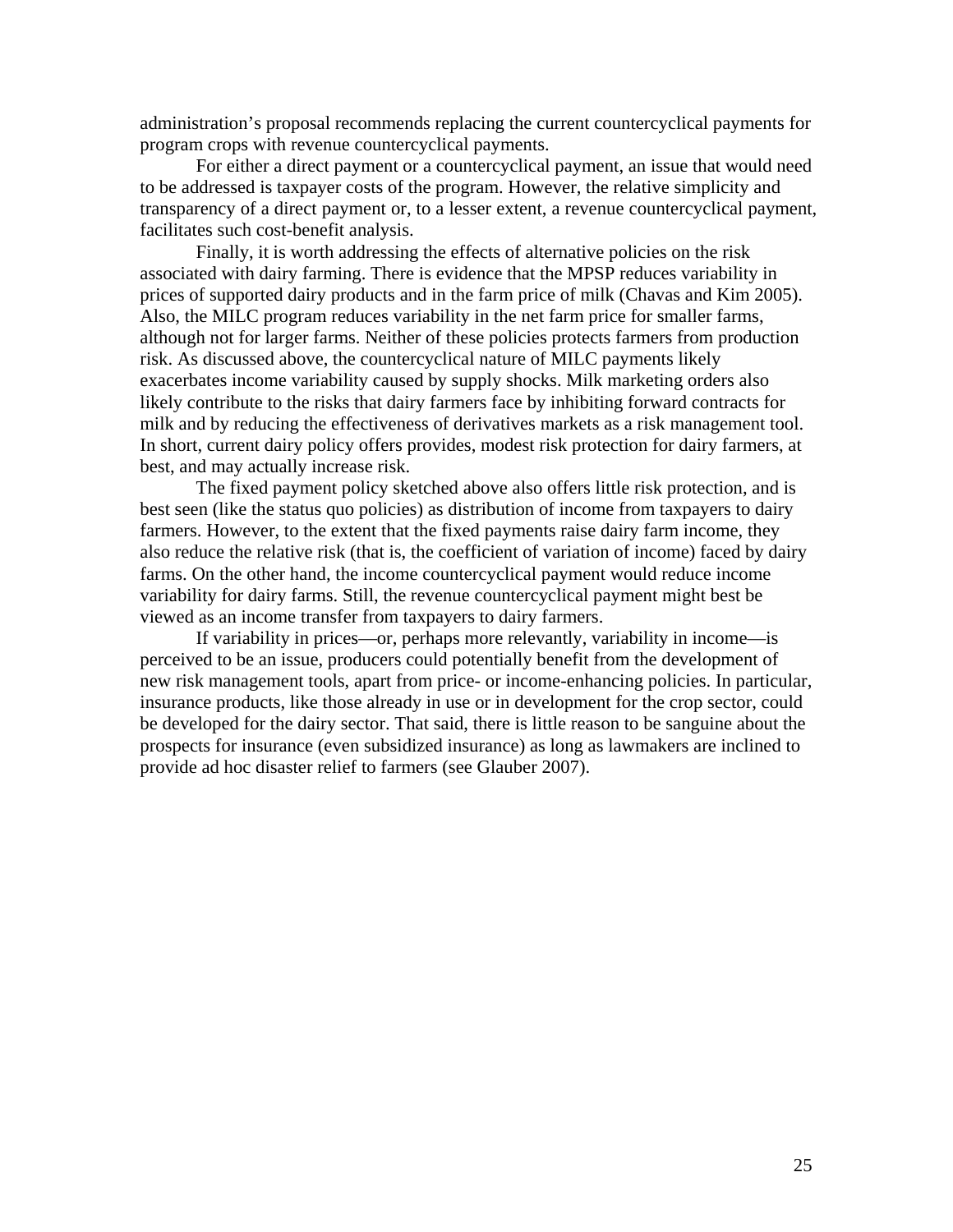#### **References**

- Alston, J.M, J.V. Balagtas, H. Brunke, and D.A. Sumner. 2006. "Supply and Demand for Commodity Components: Implications of Free Trade versus the AUSFTA for the U.S. Dairy Industry." *Australian Journal of Agricultural and Resource Economics* 50: 131–52.
- Balagtas, J.V., A. Smith, and D.A. Sumner. Forthcoming. "Effects of Milk Marketing Order Regulation on the Share of Fluid-Grade Milk in the United States." *American Journal of Agricultural Economics*.
- Balagtas, J.V., and D.A. Sumner. 2003. "The Effect of the Northeast Dairy Compact on Producers and Consumers, with Implications for Compact Contagion." *Review of Agricultural Economics* 25(1): 123–44.
- Brown, S. 2003. *The Effect on the United States Dairy Industry of Removing Current Federal Regulations*. FAPRI-UMC Report 03-03. Food and Agricultural Policy Research Institute (April).
- Chavas, J.P., and K. Kim. 2005. "An Econometric Analysis of Price Dynamics in the Presence of a Price Floor: The Case of American Cheese." *Journal of Agricultural and Applied Economics* 37(1): 21–35.
- Chite, R.M. 2006. *Dairy Policy Issues*. CRS Issue Brief for Congress. Congressional Research Service, Library of Congress (June 16). Accessed online on October 31, 2006 at http://ncseonline.org/NLE/CRSreports/06Jul/RL33475.pdf.
- Chouinard, H.H., D.E. Davis, J.T. LaFrance, and J.M. Perloff. 2005. "Milk Marketing Order Winners and Losers." CUDARE Working Paper 1006. Department of Agricultural and Resource Economics, University of California, Berkeley (August 1).
- Cox, T.L., and J.P. Chavas. 2001. "An Interregional Analysis of Price Discrimination and Domestic Policy Reform in the U.S. Dairy Sector." *American Journal of Agricultural Economics* 83(1): 89–106.
- Glauber, J. 2007. "Double Indemnity: Crop Insurance and the Failure of U.S. Agricultural Disaster Policy." AEI Agricultural Policy Series: The 2007 Farm Bill and Beyond. American Enterprise Institute. http://www.aei.org/farmbill.
- Ippolito, R.A., and R.T. Masson. 1978. "The Social Cost of Government Regulation of Milk." *Journal of Law and Economics* 19(April): 33–65.
- Josling, T. 2007. "The Impact of the WTO and Bilateral Trade Agreements on U.S. Farm Policy." AEI Agricultural Policy Series: The 2007 Farm Bill and Beyond. American Enterprise Institute. http://www.aei.org/